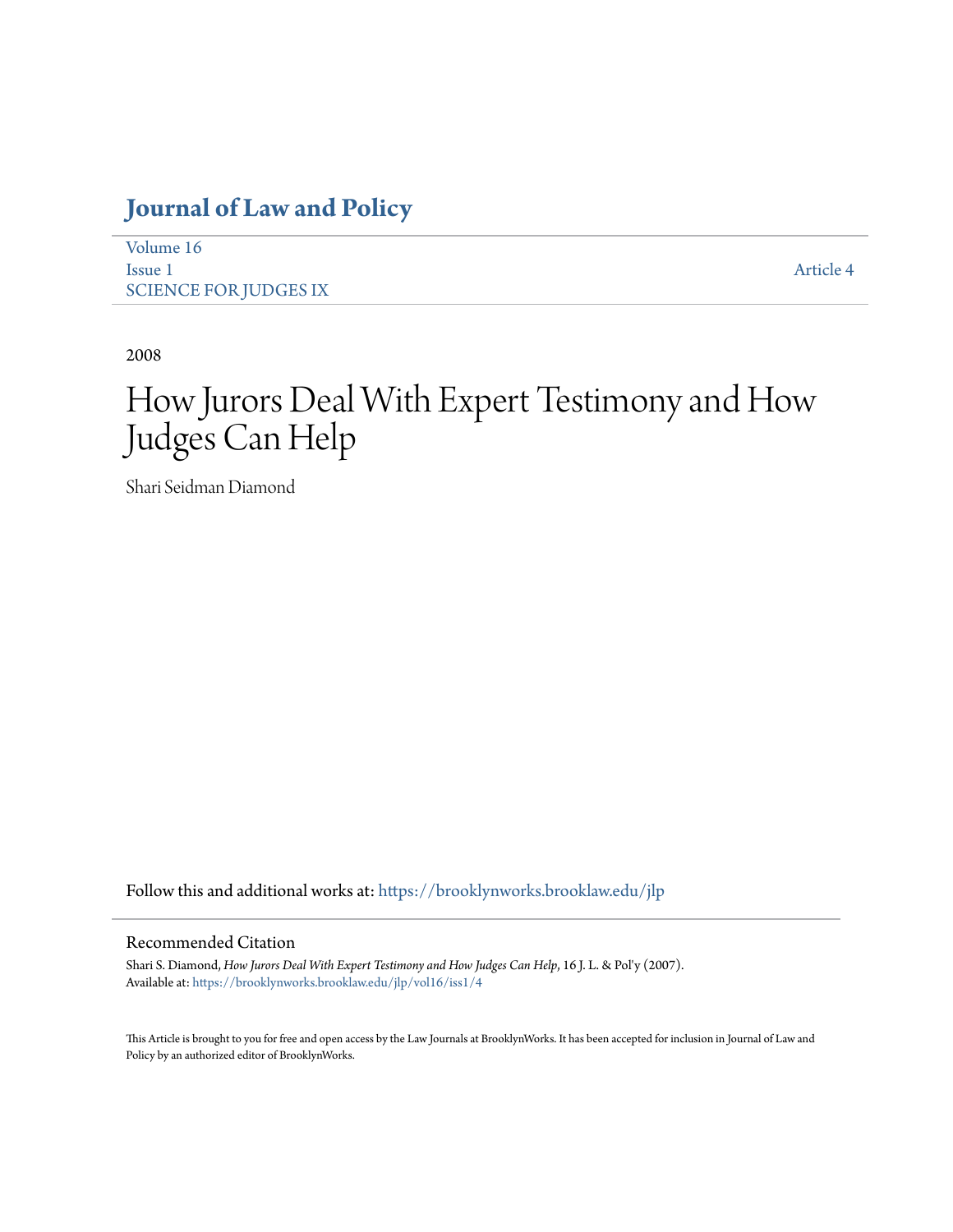### **HOW JURORS DEAL WITH EXPERT TESTIMONY AND HOW JUDGES CAN HELP\***

#### *Shari Seidman Diamond\*\**

#### **INTRODUCTION**

 $\overline{a}$ 

Expert evidence is a familiar but challenging feature in the modern trial. <sup>1</sup> Judges must decide on the admissibility of expert testimony,<sup>2</sup> and jurors must grapple with the testimony if it is admitted. If courts are uneasy about the ability of the jury to handle the expert evidence, they may be inclined to play a more active role as gatekeeper in monitoring what the jury will be permitted to consider. Critics of the jury often assume that lay jurors are incapable of understanding and assessing the claims of

<sup>\*</sup> This article is based on my presentation at the Science for Judges IX conference at the Brooklyn Law School in April, 2007. I drew on research supported, in part, by research grants from the State Justice Institute (Grant SJI-97-N-247), the National Science Foundation (Grant SBR9818806), and the American Bar Foundation, with additional support from Northwestern University Law School and Duke University Law School. For previously published work based on this research, see *infra* at notes 6, 11, 23, 27 and 29. Thanks to my collaborators, Mary R. Rose and Beth Murphy, for their comments on an earlier version of the draft. Thanks also to Professor Margaret Berger, Suzanne J. & Norman Miles Professor of Law at Brooklyn Law School and monitor of the Symposium, whose leadership at the interface of science and law has inspired and informed all of us.

<sup>\*\*</sup> Howard J. Trienens Professor of Law and Professor of Psychology, Northwestern University Law School and Senior Research Fellow, American Bar Foundation.

<sup>1</sup> *See* Samuel R. Gross, *Expert Evidence*, 1991 WIS. L. REV. 1113, 1114 (1991).

<sup>2</sup> Daubert v. Merrell Dow Pharms., Inc., 509 U.S. 579 (1993); *see also* FED. R. EVID. 702–703; Kumho Tire Co. Ltd. v. Carmichael, 526 U.S. 137 (1999); Gen. Elec. Co. v. Joiner, 522 U.S. 136 (1997).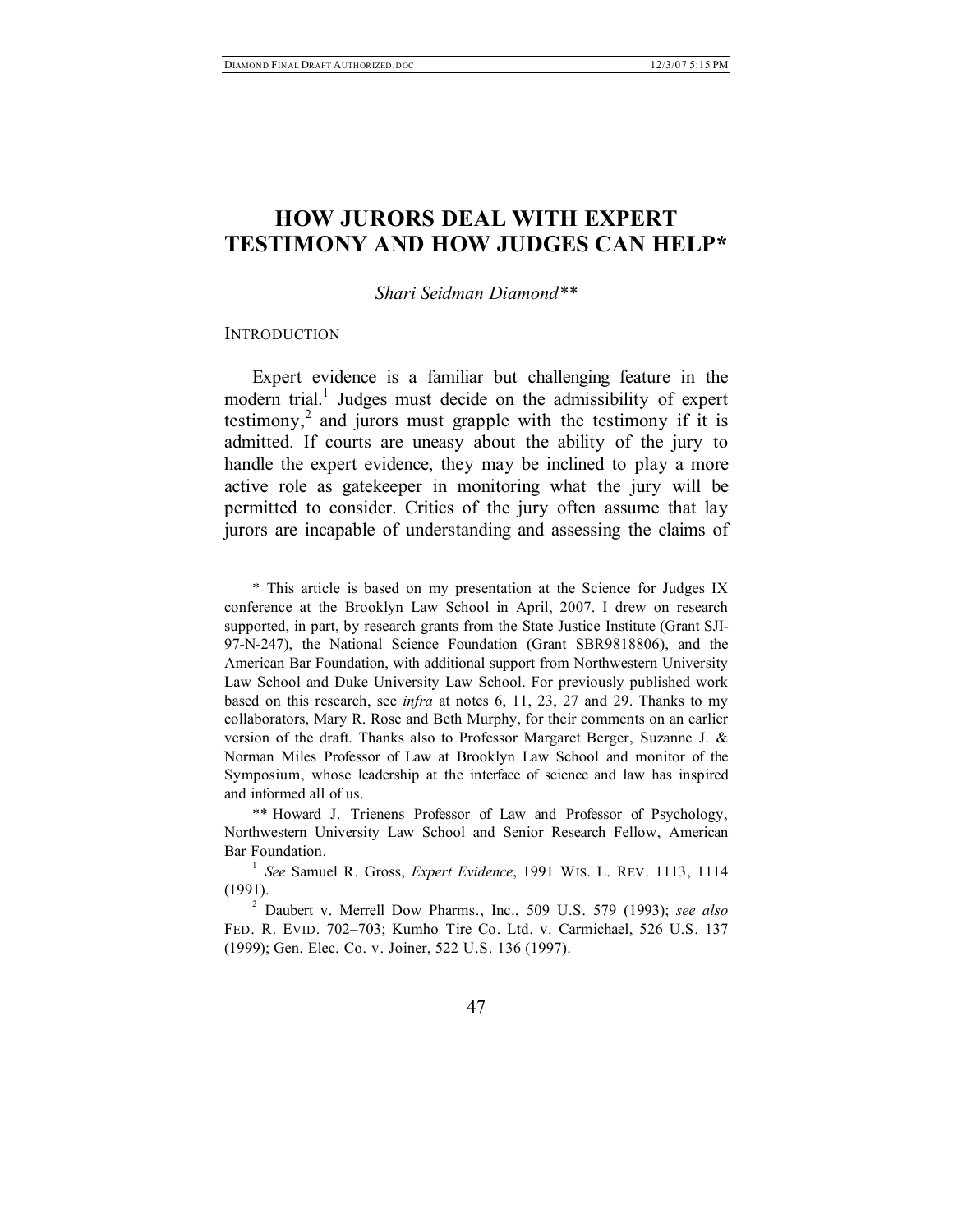experts who present technical, scientific, or pseudo-scientific testimony.<sup>3</sup> What may happen if jurors indeed cannot competently evaluate expert testimony? One possibility is that they will ignore crucial evidence. An alternative possibility is that the jurors will be naively uncritical of expert testimony, overawed by an expert with imposing credentials, impressed by jargon they do not understand, and misled by "its aura of special reliability and trustworthiness."4 Neither of these threats comports with the picture of jury reactions to experts that emerges from empirical research on jury behavior.<sup>5</sup>

That is not to say that juries always understand expert evidence. No layperson, juror, or judge faced with complex technical or scientific evidence can be expected to master all of this challenging material, so it is not surprising to find occasions on which the trier of fact reaches a decision that appears to be inconsistent with the weight of the evidence. Indeed, one of the advantages of appellate review is that it can provide some check on these errors. But before drawing any conclusions about deficiencies in how jurors deal with expert testimony, a more systematic analysis of the evidence is required. I begin with an overall picture of jury decision-making drawn from a variety of empirical studies. I then turn specifically to research addressing how jurors respond to expert testimony. Finally, I consider the particular challenges posed by experts and what judges can do to optimize how jurors deal with expert testimony.

Throughout this analysis, I draw on several different approaches to the empirical study of jury behavior. Together these different ways of studying the jury provide a more grounded and comprehensive picture of juries than would be obtainable from one method—or from the selective newspaper coverage of unusual trials. <sup>6</sup> The methods include archival studies of jury verdicts; <sup>7</sup> post-

<sup>3</sup> *See, e.g.,* PETER W. HUBER, GALILEO'S REVENGE: JUNK SCIENCE IN THE COURTROOM (1991).

<sup>4</sup> United States v. Amaral, 488 F.2d 1148, 1152 (9th Cir. 1973).

<sup>5</sup> Neil Vidmar & Shari Seidman Diamond, *Juries and Expert Evidence,* 66 BROOK. L. REV. 1121, 1149–67 (2001).

<sup>6</sup> Shari Seidman Diamond, *Truth, Justice, and the Jury*, 26 HARV. J. OF LAW & PUB. POL'Y 143 (2003); Michael McCann et al., *Java Jive: Genealogy of a Juridical Icon*, 56 U. MIAMI L. REV. 113, 142 (2001); Laura Beth Nielsen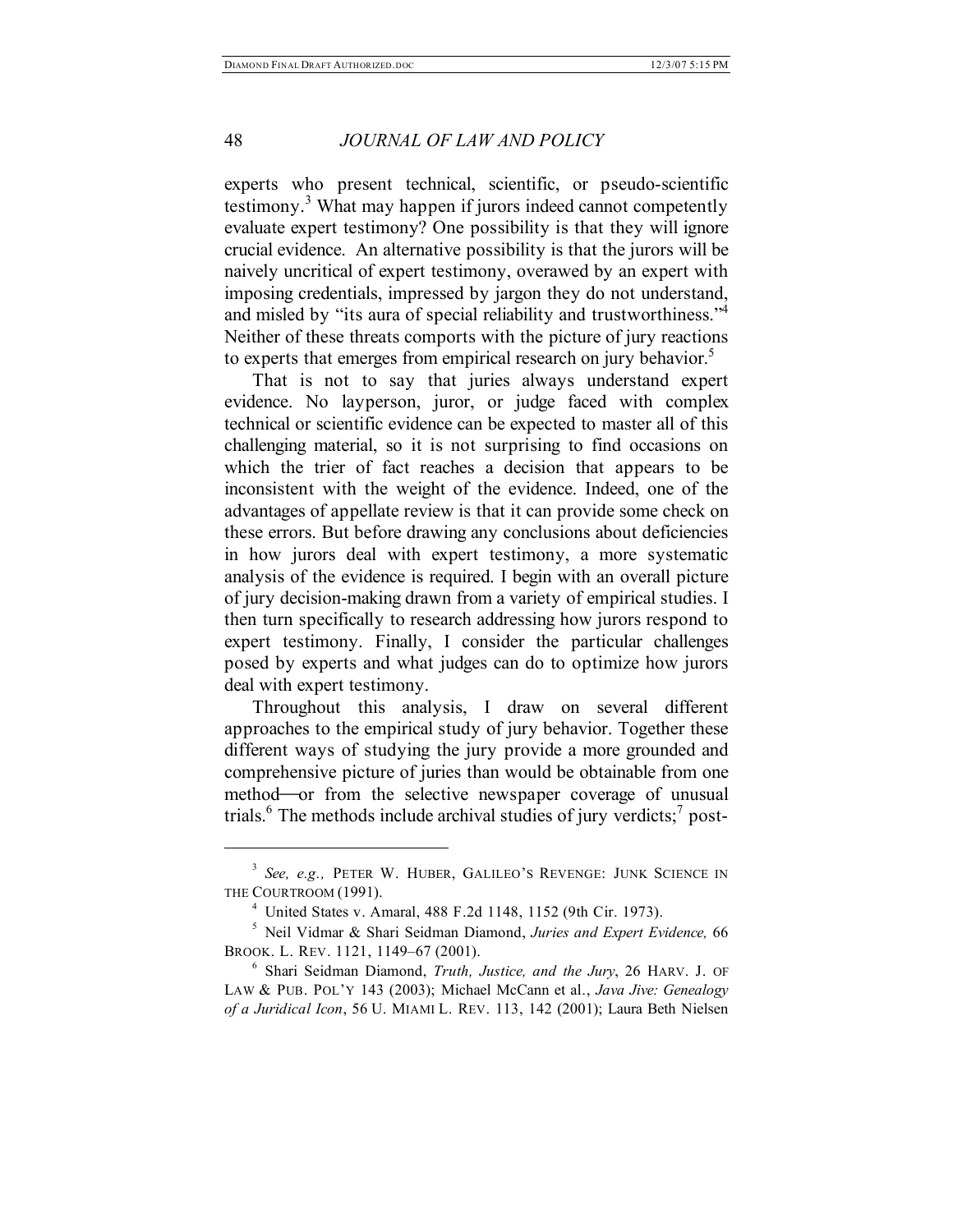trial surveys of jurors; <sup>8</sup> surveys of jury observers, such as judges and attorneys;  $9 \sin(10)$  and a unique study, the Arizona Jury Project, in which we were able to videotape and analyze actual civil jury deliberations.<sup>11</sup>

Each of these sources has strengths and weaknesses. Archival studies can collect information on large samples of cases but depend on the information that courts or jury verdict reporters have collected. As a result, a significant amount of relevant information is often missing. Post-trial surveys and interviews with jurors enable researchers to reconstruct juror understandings and deliberations with input from the jurors themselves, but even cooperative jurors may provide incomplete and misleading impressions. Jurors who are questioned after trial know how the trial came out and have publicly endorsed the verdict. The outcome can have a powerful impact on the jurors, leading them in

& Aaron Beim, *Media Misrepresentation: Title VII, Print Media, and Public Perceptions of Discrimination Litigation*, 15 STAN. L. & POL'Y REV. 237 (2004); Daniel S. Bailis & Robert J. MacCoun, *Estimating Liability Risks with the Media as Your Guide: A Content Analysis of Media Coverage of Tort Litigation*, 20 LAW & HUM. BEHAV. 419 (1996).

<sup>7</sup> Gross*, supra* note 1.

 $\overline{a}$ 

<sup>8</sup> Sanja Kutnjak Ivkovic & Valerie P. Hans, *Jurors' Evaluations of Expert Testimony: Judging the Messenger and the Message*, 28 LAW & SOC. INQUIRY 441, 450–452 (2003); Daniel W. Shuman & Anthony Champagne, *Removing the People from the Legal Process: The Rhetoric and Research on Judicial Selection and Juries,* 3 PSYCH. PUB. POL. & L. 242, 253–56 (1997).

 $9$  HARRY KALVEN, JR., & HANS ZEISEL, THE AMERICAN JURY (1966); Larry Heuer & Steven Penrod, *Trial Complexity: A Field Investigation of Its Meaning and Its Effects*, 18 LAW & HUM. BEHAV. 29 (1994); Theodore Eisenberg et al., *Judge-Jury Agreement in Criminal Cases: A Partial Replication of Kalven and Zeisel's The American Jury*, 2 J. EMPIRICAL. LEGAL STUDIES 171 (2005).

<sup>10</sup> Margaret B. Kovera et al., *Reasoning About Scientific Evidence: Effects of Juror Gender and Evidence Quality on Juror Decisions in a Hostile Work Environment Case*, 84 J. APP. PSYCHOL. 362 (1999); Brian L. Cutler et al*., Expert Testimony and Jury Decision Making: An Empirical Analysis*, 7 BEHAV. SCI. & L. 215 (1989).

<sup>11</sup> Shari Seidman Diamond, Neil Vidmar, Mary R. Rose, Leslie Ellis, & Beth Murphy, *Juror Discussions During Civil Trials: Studying an Arizona Innovation*, 45 ARIZ. L. REV. 1 (2003) [hereinafter *Juror Discussions During Civil Trials*].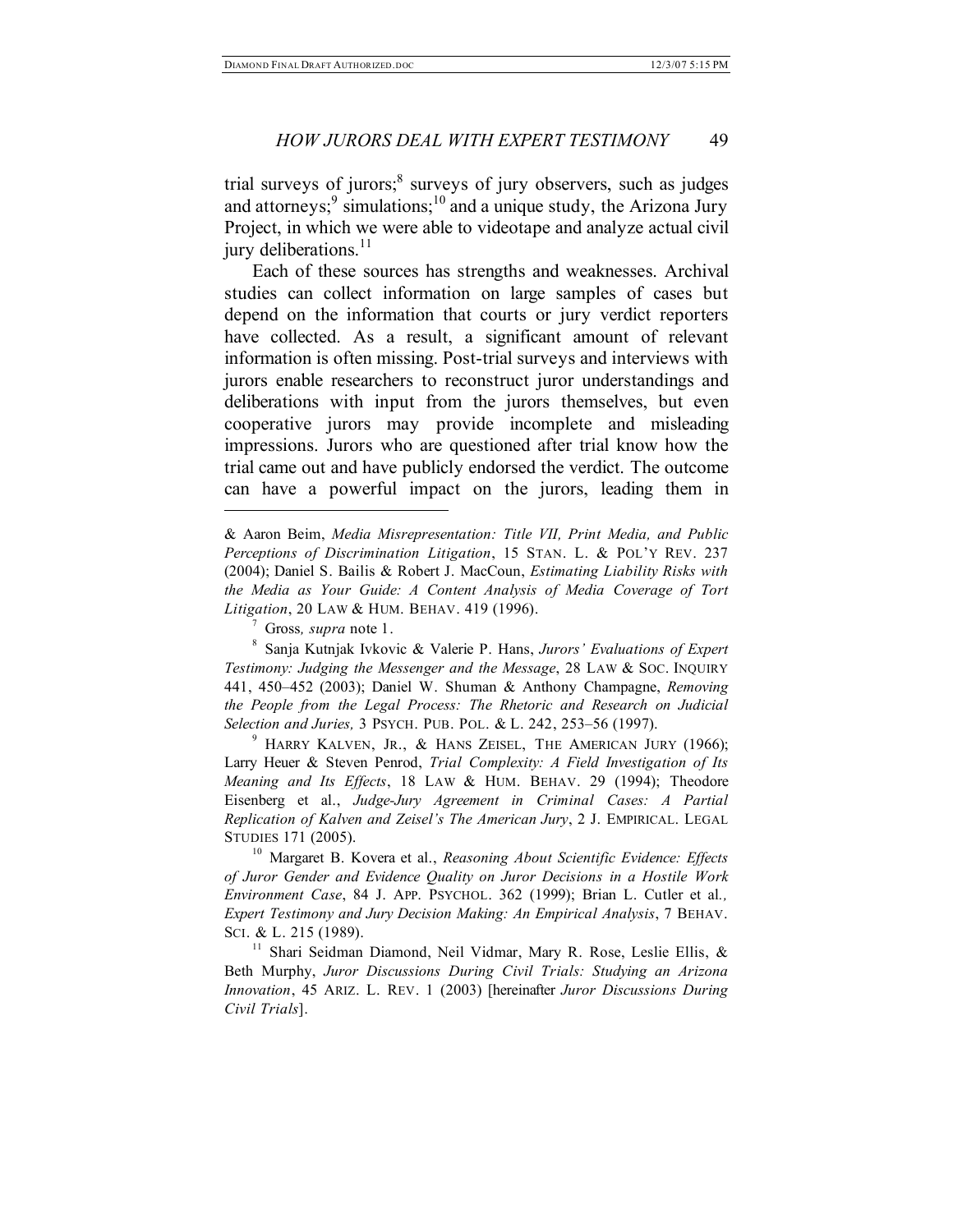retrospect to view the ultimate verdict as inevitable and affecting their recall of the process that produced the jury's decision.<sup>12</sup>

In jury simulations—the method most frequently used to study  $j$ ury behavior—it is possible to systematically test the impact of variations in evidence or procedure on jurors, thereby providing strong causal evidence on how these variations affect behavior. Mock jurors participating in simulations, however, even those simulations using members of the jury venire and presenting fulllength videotaped trials, know that they are in a simulation. In addition, both the trials and the jury deliberations in simulations are predictably short in duration.<sup>13</sup> The extent to which these characteristics affect the behavior of mock jurors is likely to vary, depending on the nature of the case and the behavior being measured.

Finally, one study of deliberating juries deciding actual cases provides for the first time a direct window into real jury deliberations, even though it too has a potential weakness: although the jurors were assured that, under court order, no one other than the researchers would ever view the deliberations, and the cameras were unobtrusively positioned in the ceilings, the jurors knew that their deliberations were being videotaped.<sup>14</sup> While each of these methods thus has both strengths and weaknesses, the weaknesses vary across methods. Together, this large body of research shows a consistent pattern of results, both in describing jury behavior overall and in revealing how jurors react to experts.<sup>15</sup>

<sup>12</sup> *See* Baruch Fischhoff, *Hindsight* <sup>≠</sup> *Foresight: The Effect of Outcome Knowledge on Judgment Under Uncertainty*, 1 J. EXPERIMENTAL PSYCH*.* 288, 288 (1975).

<sup>13</sup> For a discussion of the value and limitations of jury simulations, *see* Shari Seidman Diamond, *Illuminations and Shadows From Jury Simulations*, 21 LAW & HUM. BEHAV. 561, 562 (1997).

<sup>14</sup> For a detailed description of the taping and consent procedures, *see Juror Discussions During Civil Trials*, *supra* note 11, at 23.

<sup>15</sup> *See* Vidmar & Diamond, *supra* note 5, at 1174.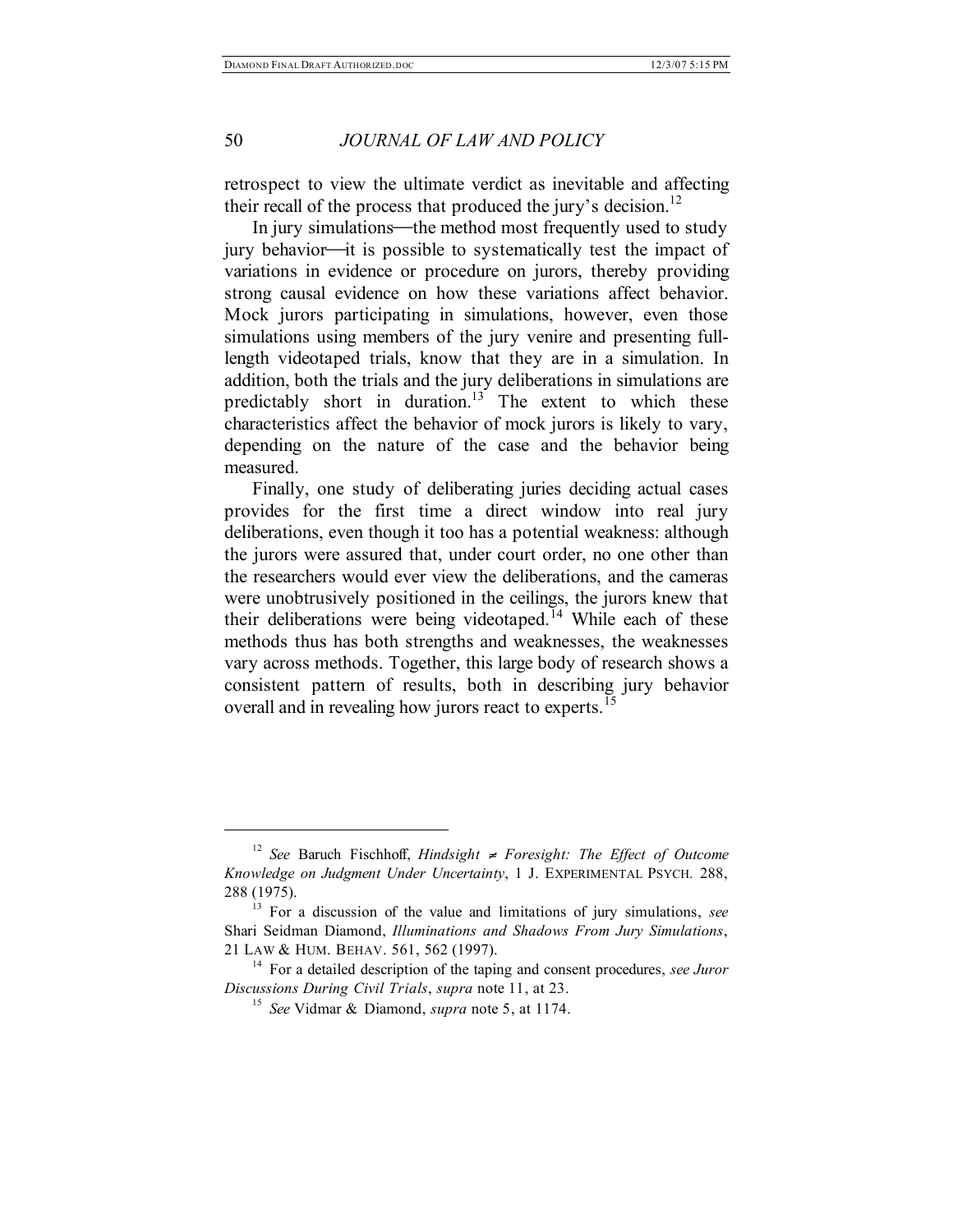#### I. THE JURY'S APPROACH TO THE TRIAL

A jury is not a blank slate that merely absorbs trial evidence and instructions on the law before applying the law to the evidence in order to arrive at a verdict. Indeed, courts recognize that something more is afoot when they tell jurors to consider all of the evidence in the light of reason, common sense, and experience. Jurors consider all of the evidence in this manner—as they must—when arriving at their decisions. All human decisionmakers (judges as well as jurors) find it necessary to draw on their prior experiences to make sense of what they see and hear. Those prior beliefs and expectations unavoidably filter and organize perceptions, <sup>16</sup> often assisting and occasionally impairing reasonable inferences about the evidence. For example, a juror in one of the cases in the Arizona Jury Project submitted a question during trial asking whether the fact that a young man had been drinking prior to being injured in a serious accident was likely to have affected the severity of his injury.<sup>17</sup> This juror was implicitly drawing on his beliefs about the effects of alcohol, and perhaps his prior experiences with drinking.<sup>18</sup> The ubiquitous impact of prior experience on judgment was reflected in an insightful observation from United States Supreme Court Justice John Paul Stevens in a recent interview. <sup>19</sup> Justice Stevens said that he was sure that his views on the Supreme Court had been influenced by the "totally unjust conviction" of his father for embezzlement. $20$ 

<sup>16</sup> Charles G. Lord, Lee Ross, & Mark R. Lepper. *Biased Assimilation and Attitude Polarization: The Effects of Prior Theories on Subsequently Considered Evidence*, 37 J. PERS. & SOC. PSYCH. 2098 (1979).

<sup>17</sup> The Project is described in *Juror Discussions During Civil Trials, supra* note 11, and discussed further *infra* text accompanying notes 28–33.

 $18$  In Arizona, where jurors are permitted to submit questions for witnesses during trial, a juror posed this question for the defense expert. The expert responded that the plaintiff's drinking would have had no effect. It was a particularly credible response because a different answer might have assisted the defense. The issue was never mentioned during deliberations.

<sup>&</sup>lt;sup>19</sup> Jeffrey Rosen, *The Dissenter*, N.Y. TIMES MAGAZINE, Sept. 23, 2007, at 50, 54.

<sup>20</sup> *Id.*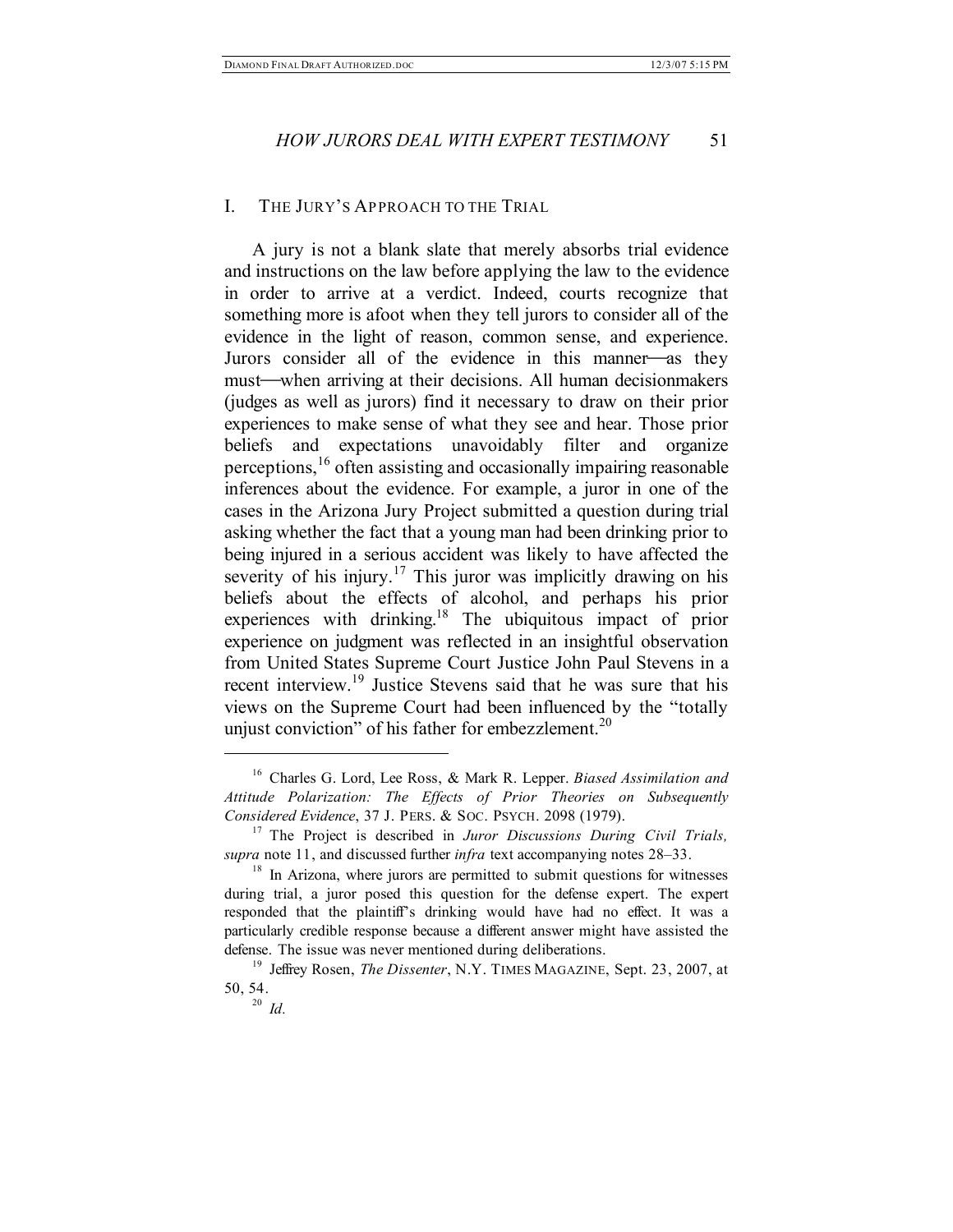#### 52 *JOURNAL OF LAW AND POLICY*

Research on jurors indicates that they typically are strongly motivated to reach a correct verdict, and that they actively process what they see and hear in the courtroom to arrive at that decision.<sup>21</sup> Jurors apply commonsense norms of behavior to evaluate the reasonableness of behavior and to sort out competing claims.<sup>22</sup> They are also aware that they are in an adversary setting, that all of the witnesses and attorneys are attempting to persuade them, and that it will be up to the jurors to decide which of the conflicting accounts is convincing. As a result, jurors are alert to signs that witnesses are dissembling, and they "cross-check" claims, seeking consistency across sources. <sup>23</sup> Jurors are particularly interested in evidence that appears to be less subject to manipulation and more reliable than the claims of an interested party or other witness. As the jurors watch the trial unfold, they also realize that at the trial's conclusion they will have to reach a group decision which may involve convincing fellow jurors who have different reactions to the evidence. Although individuals tend to expect others to see the world the way they see it,<sup>24</sup> the anticipation of having to defend one's views and persuade others tends to promote active

<sup>21</sup> *See generally* W. LANCE BENNETT & MARTHA S. FELDMAN, RECONSTRUCTING REALITY IN THE COURTROOM (1981); Nancy Pennington & Reid Hastie, *A Cognitive Theory of Juror Decision Making: The Story Model*, 13 CARDOZO L. REV. 519 (1991); Nancy Pennington & Reid Hastie, *Explaining the Evidence: Tests of the Story Model for Juror Decision Making*, 62 J. PERSONALITY & SOC. PSYCHOL. 189 (1992); Shari Seidman Diamond & Jonathan D. Casper, *Blindfolding the Jury to Verdict Consequences: Damages, Experts, and the Civil Jury*, 26 LAW & SOC'Y REV. 513 (1992).

<sup>&</sup>lt;sup>22</sup> NORMAN FINKEL, COMMONSENSE JUSTICE: JUROR'S NOTIONS OF THE LAW (1995); *see also* Jason Schklar & Shari Seidman Diamond*, Juror Reactions to DNA Evidence: Errors and Expectancies*, 23 LAW & HUM. BEHAV. 159, 180–81 (1999).

<sup>&</sup>lt;sup>23</sup> Shari Seidman Diamond, Mary R. Rose, Beth Murphy & Sven Smith, *Juror Questions During Trial: A Window Into Juror Thinking,* 59 VANDERBILT L. REV. 1927, 1954–62 (2006) [hereinafter *Juror Questions During Trial*].

<sup>24</sup> Lee Ross, David Greene, & Pamela House, *The "False Consensus Effect": An Egocentric Bias in Social Perception and Attribution Processes*, 13 J. EXPER. SOC. PSYCHOL. 279 (1977); Joachim Krueger & Russell W. Clement, *The Truly False Consensus Effect: An Ineradicable and Egocentric Bias in Social Perception,* 67 J. PERS. SOC. PSYCH*.* 596 (1994).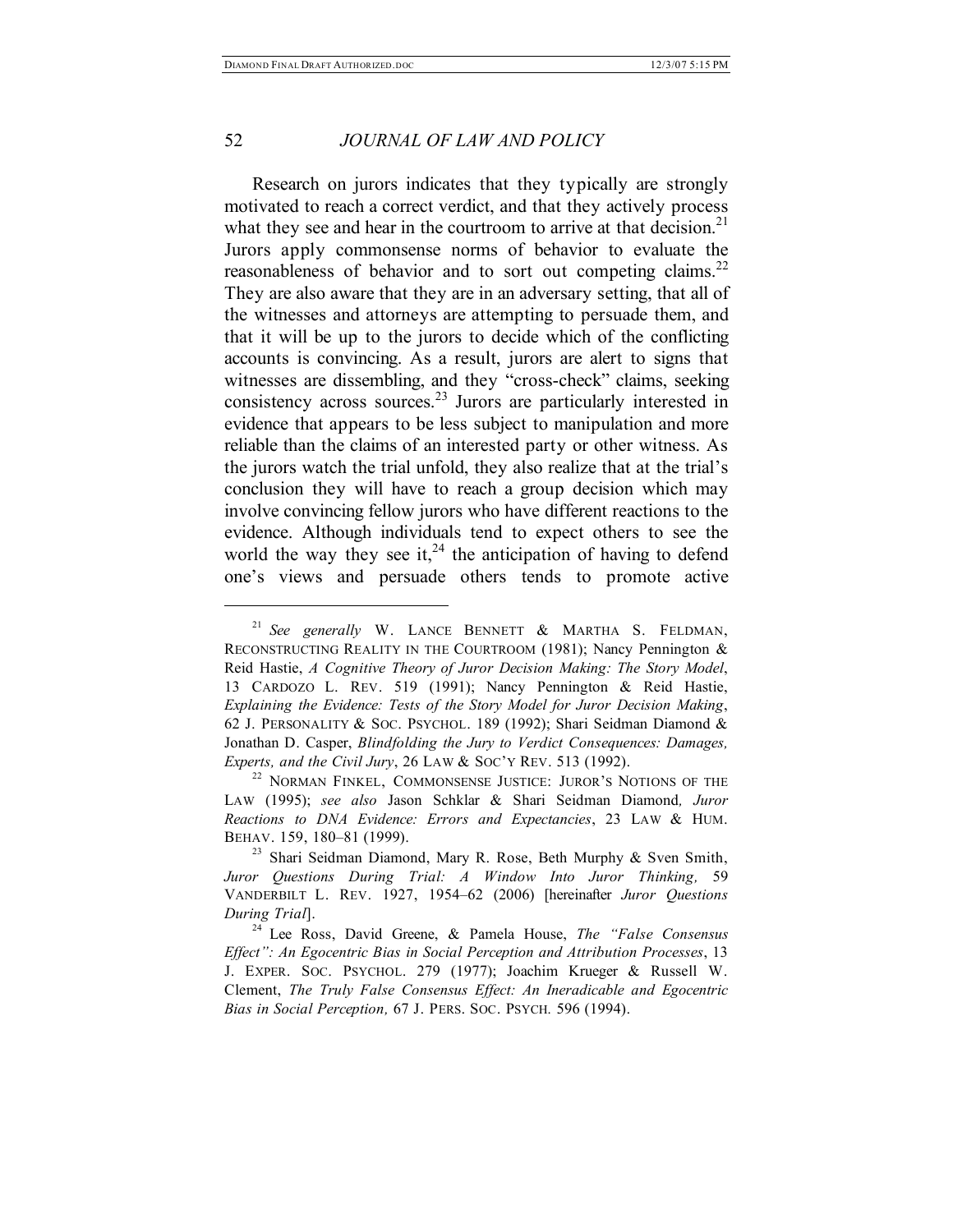engagement and processing. 25

This engagement by jurors does not eliminate their need to struggle with some of the judgments they are asked to make and the tools (e.g., jury instructions) they are expected to use in reaching those judgments. Jury interactions during deliberations generally do not represent a linear decision-making process, yet by the end of deliberations, this group process generally results in a verdict that most jurors see as fairly reflecting the facts that led to the trial and comporting with the law as they understand it.

#### II. JUROR RESPONSE TO EXPERTS

 $\overline{a}$ 

Complex evidence presents a particular challenge for both the experts who must communicate with a lay audience and the audience members themselves—the triers of fact. Jurors recognize the value of expert evidence for assisting them in reaching their decisions, but surveys of jurors indicate that while jurors find expert testimony to be useful, they are also wary of experts. For example, in one survey of jurors, 30 percent said, "experts provided biased testimony.<sup>226</sup> Other studies have shown that jurors expect experts to be relatively competent and likely to be knowledgeable, but jurors also anticipate that the experts will be influenced by the side that called them to testify. $27$  Thus, countervailing forces influence juror perceptions of expert testimony because the credibility of a communicator is influenced by the communicator's expertise and trustworthiness. The expectation of potential bias acts as a brake on the persuasiveness of an expert. 28

<sup>25</sup> Philip E. Tetlock, *Accountability: A Social Check on the Fundamental Attribution Error*, 48 SOC. PSYCHOL. Q. 227, 233 (1985).

<sup>26</sup> Daniel W. Shuman, Elizabeth Whitaker & Anthony Champagne, *An Empirical Examination of the Use of Expert Witnesses in the Courts—Part II: A Three City Study*, 34 JURIMETRICS J. 193, 203 (1994).

<sup>27</sup> Shari Seidman Diamond, *Beyond Fantasy and Nightmare: A Portrait of the Jury*, 54 BUFF. L. REV*.* 717, 746 (2006).

<sup>28</sup> *See* Shari Seidman Diamond & Jonathan D. Casper, *Blindfolding the Jury to Verdict Consequences: Damages, Experts, and the Civil Jury*, 26 LAW & SOC'Y REV. 513, 558 (1992).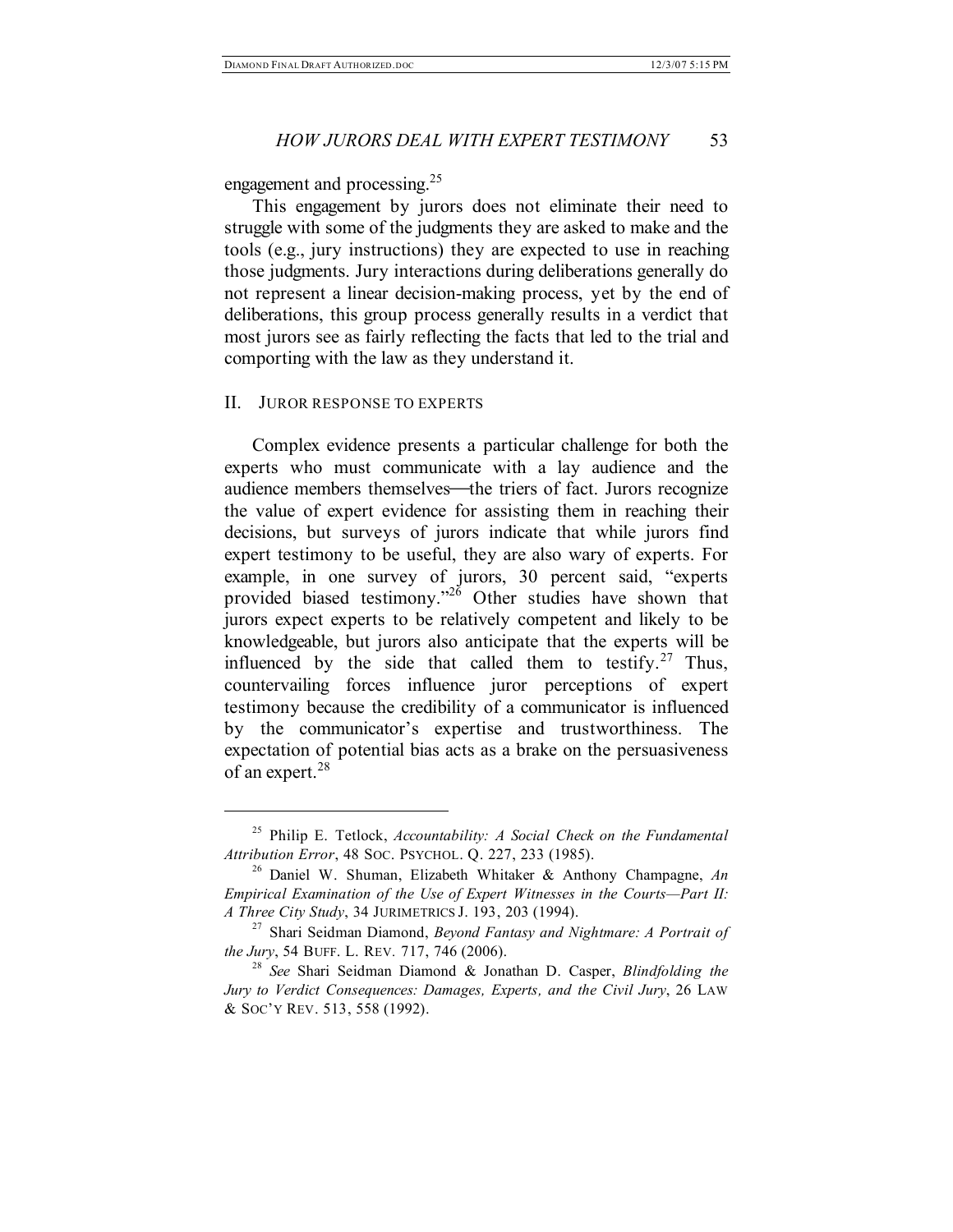#### 54 *JOURNAL OF LAW AND POLICY*

The Arizona Jury Project, in which we observed actual jury deliberations, presented a unique opportunity to observe how juries handle expert testimony.<sup>29</sup> The opportunity to study these jury deliberations arose because an innovative group of judges and attorneys in Arizona, encouraged by the Arizona Supreme Court, took a close look at their jury system. As a result, Arizona decided to make some changes aimed at facilitating jury performance, including a controversial innovation instructing jurors that they were permitted to discuss the case among themselves during breaks in the trial. To evaluate the effect of allowing discussions, the Arizona Supreme Court issued an order permitting a team of researchers to conduct a randomized experiment in which some jurors in some cases were instructed that they could discuss the case and others were given the traditional admonition not to discuss the case.<sup>30</sup> The court order also permitted us to videotape the jury discussions and deliberations. 31

The jurors, attorneys, and parties were promised that the tapes would be viewed only by the researchers and only for research purposes. Jurors were told about the videotaping project when they arrived at court for their jury service. If they preferred not to participate, they were assigned to cases not involved in the project.

<sup>29</sup> *See Juror Discussions During Civil Trials*, *supra*, note 11. Other published articles drawing on data from the Arizona Project include: Shari Seidman Diamond & Neil Vidmar, *Jury Room Ruminations on Forbidden Topics*, 87 VA. L. REV. 1857 (2001); Shari Seidman Diamond, Neil Vidmar, Mary Rose, Leslie Ellis, & Beth Murphy, *Inside the Jury Room: Evaluating Juror Discussions During Trial*, 87 JUDICATURE 54 (2003); Diamond, *supra* note 6; Shari Seidman Diamond, Mary R. Rose, & Beth Murphy, *Jurors' Unanswered Questions*, 41 CT. REV. 20 (2004); Shari Seidman Diamond, Mary R. Rose & Beth Murphy, *Revising the Unanimity Requirement: The Behavior of the Non-Unanimous Civil Jury,* 100 NW. U. L. REV. 201 (2006); *Juror Questions During Trial*, *supra* note 23.

<sup>30</sup> *See Juror Discussions During Civil Trials*, *supra* note 11.

See *id.* at 17, for a detailed report on the permissions and security measures the project required, and the results of the evaluation. As part of their obligations of confidentiality under the Supreme Court Order as well as additional assurances to parties and jurors undertaken by the principal investigators, the Authors of this Article have changed certain details to disguise individual cases. The changes do not, however, affect the substantive nature of the findings that are reported.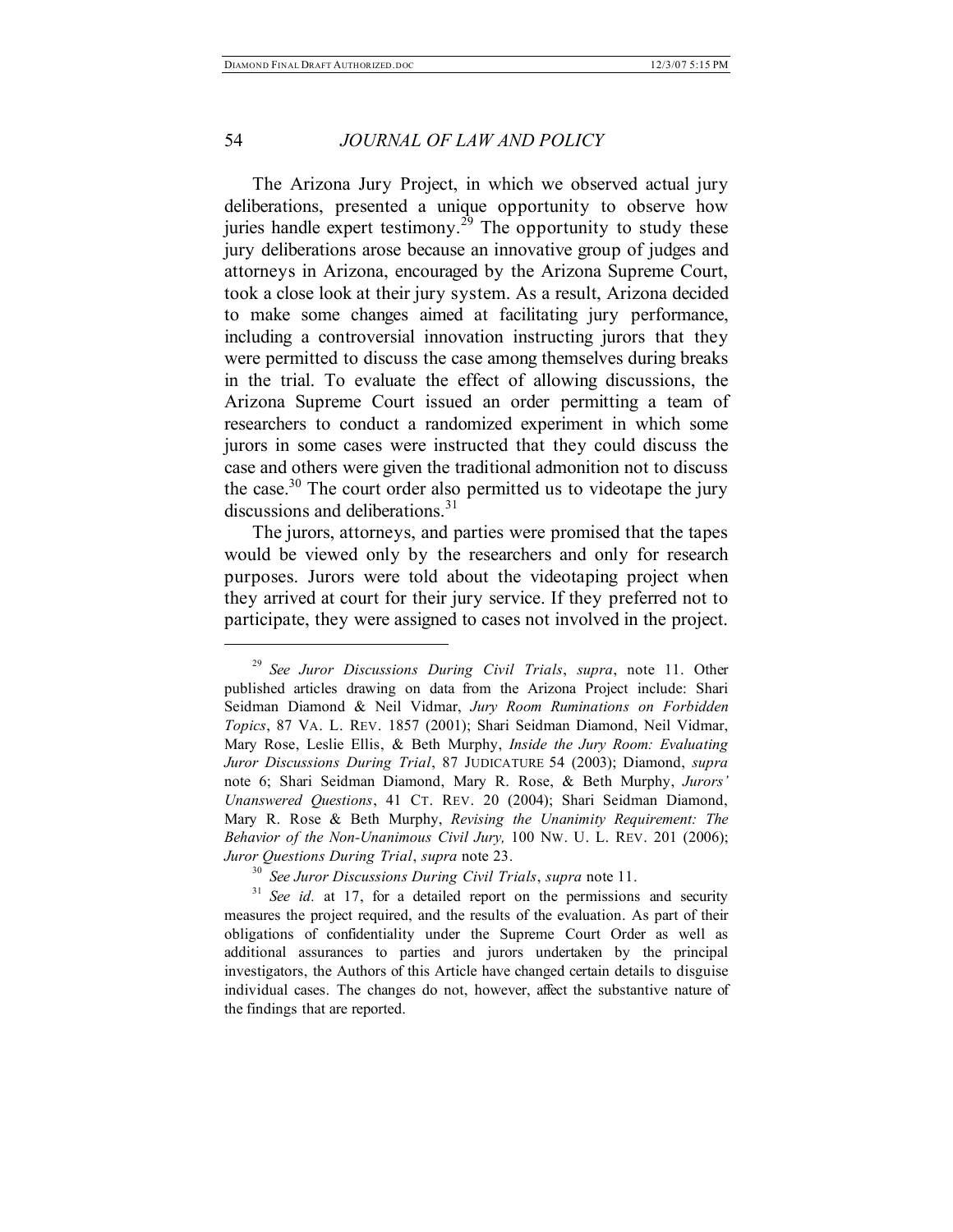#### *HOW JURORS DEAL WITH EXPERT TESTIMONY* 55

The juror participation rate was over 95 percent.<sup>32</sup> Attorneys and litigants were less willing to take part in the study. Some attorneys were generally willing to participate when they had a case before one of the participating judges; others consistently refused. The result was a 22 percent yield among otherwise eligible trials.

We also videotaped the trials themselves and collected the exhibits, juror questions submitted during trial, jury instructions, and verdict forms. In addition, the jurors, attorneys, and judge completed questionnaires at the end of the trial. The fifty cases in the study reflected the usual mix of cases dealt with by state courts: 26 motor vehicle cases (52 percent), four medical malpractice cases (8 percent), seventeen other tort cases (34 percent), and three contract cases (6 percent).<sup>33</sup> Awards ranged from \$1,000 to \$2.8 million, with a median award of \$25,500.

In the prior analysis of the discussion innovation, we looked for indicators of how the opportunity for discussion affected jurors' response to expert testimony. The opportunity to discuss the case appeared to be particularly helpful in the more complex cases. When factual questions arose about the evidence, discussion tended to improve the accuracy of recall. Moreover, jurors permitted to discuss the case reported significantly greater ease in comprehension of the expert testimony.<sup>34</sup> Thus, the opportunity to discuss the case appeared to provide assistance precisely where advocates of the innovation expected it would be most valuable.

After completing our evaluation of the impact of the discussions innovation on the Arizona juries, we turned to analyses of the deliberations from this unique data set to answer other questions about the jury. Some of these analyses provide insights

 $32$  Although we cannot be certain that the cameras had no effect on their behavior during deliberations, the behavior during deliberations at times included comments that the jurors presumably would not have wanted the judges or attorneys to hear.

<sup>&</sup>lt;sup>33</sup> This distribution is similar to the breakdown for civil jury trials for the Pima Country Superior Court for the year 2001: 62 percent motor vehicle tort cases, 8 percent medical malpractice cases, 23 percent other tort cases and 6 percent contract cases (figures provided by Nicole M. Waters of the National Center for State Courts).

<sup>34</sup> *Juror Discussions During Civil Trials*, *supra* note 11, at 74–76.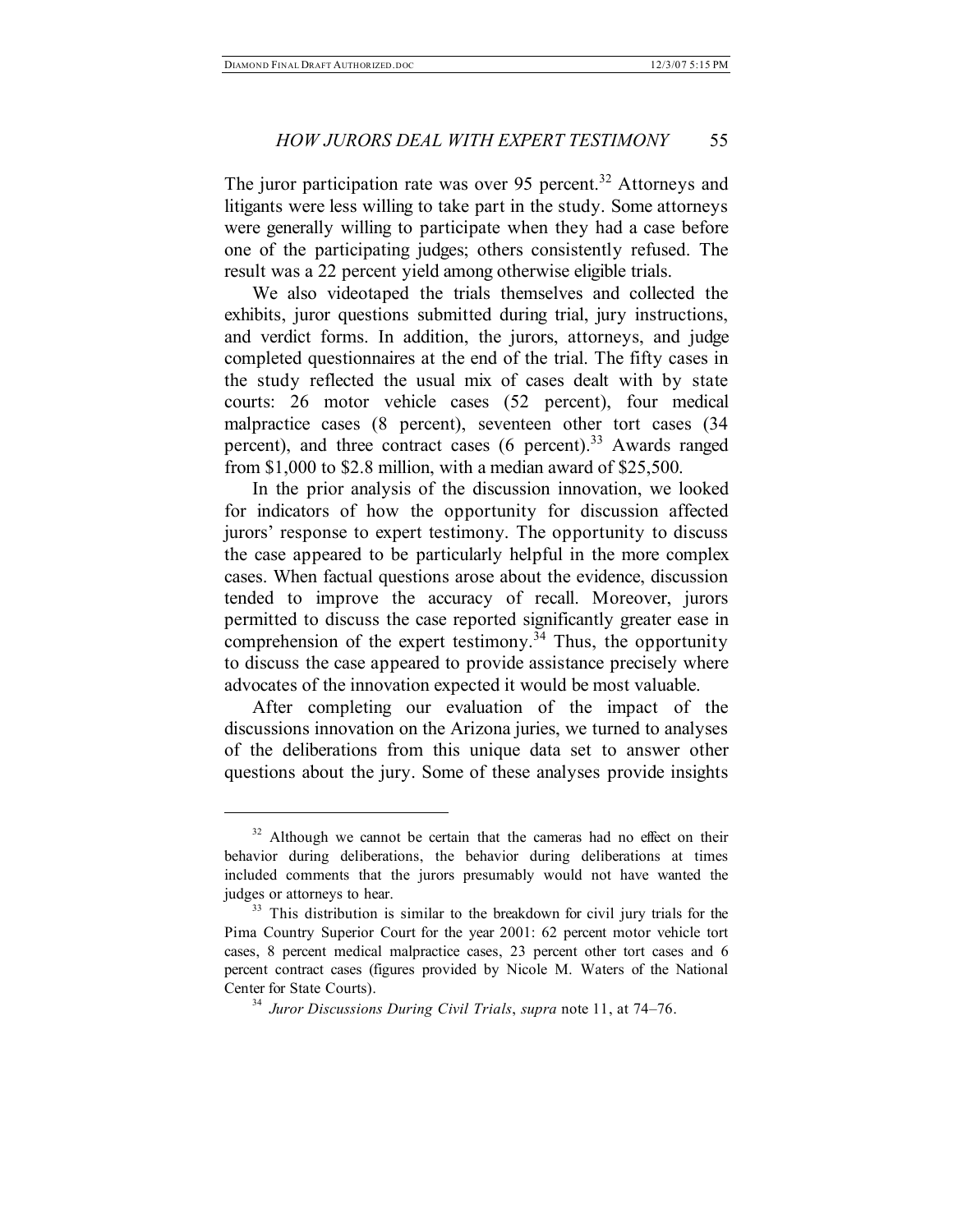#### 56 *JOURNAL OF LAW AND POLICY*

into how jurors respond to expert testimony. Forty-three of the fifty cases had experts who gave live testimony, a median of three per case. Half of the cases (24 of the 50) had opposing experts who testified on the same issue. The 122 live expert witnesses included physicians, mental health professionals, biomechanical engineers, financial analysts, and academic scientists. The jurors in these cases had an opportunity to submit questions for these experts during trial. In Arizona, as in a small but growing number of jurisdictions, jurors are permitted to submit questions for witnesses during trial. <sup>35</sup> The 257 questions the jurors submitted for experts revealed what jurors were thinking about as they were being exposed to expert testimony,<sup>36</sup> and their deliberations provide some insights into juror reactions to the experts.

Research on cognitive processing distinguishes between two reactions to attempts at persuasion.<sup>37</sup> The first is peripheral or heuristic processing which occurs when decision makers are either unmotivated or unable to evaluate the arguments that a communicator is making. Under those circumstances, the decision maker is inclined to use a short cut—a heuristic—to decide whether or not to accept the claims being made. The prestige of the communicator, e.g., her occupation or education, provides a peripheral cue to the decision maker that, all other things being equal, he should accept the claims that the expert is making. If jurors were motivated to avoid the effort of evaluating expert evidence, or if they simply were unable to process the information

<sup>&</sup>lt;sup>35</sup> A few states, including Arizona, now require judges to tell jurors that they may submit questions during trial. Most leave the choice to judicial discretion, although a few explicitly forbid it. The 2005 ABA Principles for Juries and Jury Trials endorses the practice. AMERICAN BAR ASSOCIATION, PRINCIPLES FOR JURIES AND JURY TRIALS, PRINCIPLE 13(C).

<sup>36</sup> This section is based in part on *Juror Questions During Trial*, *supra* note 23, focusing on the 257 questions jurors submitted for experts out of the 829 total questions they submitted for all witnesses.

<sup>&</sup>lt;sup>37</sup> ALICE H. EAGLY & SHELLY CHAIKEN, THE PSYCHOLOGY OF ATTITUDES 326–27 (1993); Shelly Chaiken, *The Heuristic Model of Persuasion*, *in* 5 SOCIAL INFLUENCE: THE ONTARIO SYMPOSIUM 3 (Mark P. Zanna et al. eds., 1987); RICHARD E. PETTY, COMMUNICATION AND PERSUASION: CENTRAL AND PERIPHERAL ROUTES TO ATTITUDE CHANGE 3 (John T. Cacioppo ed., 1986).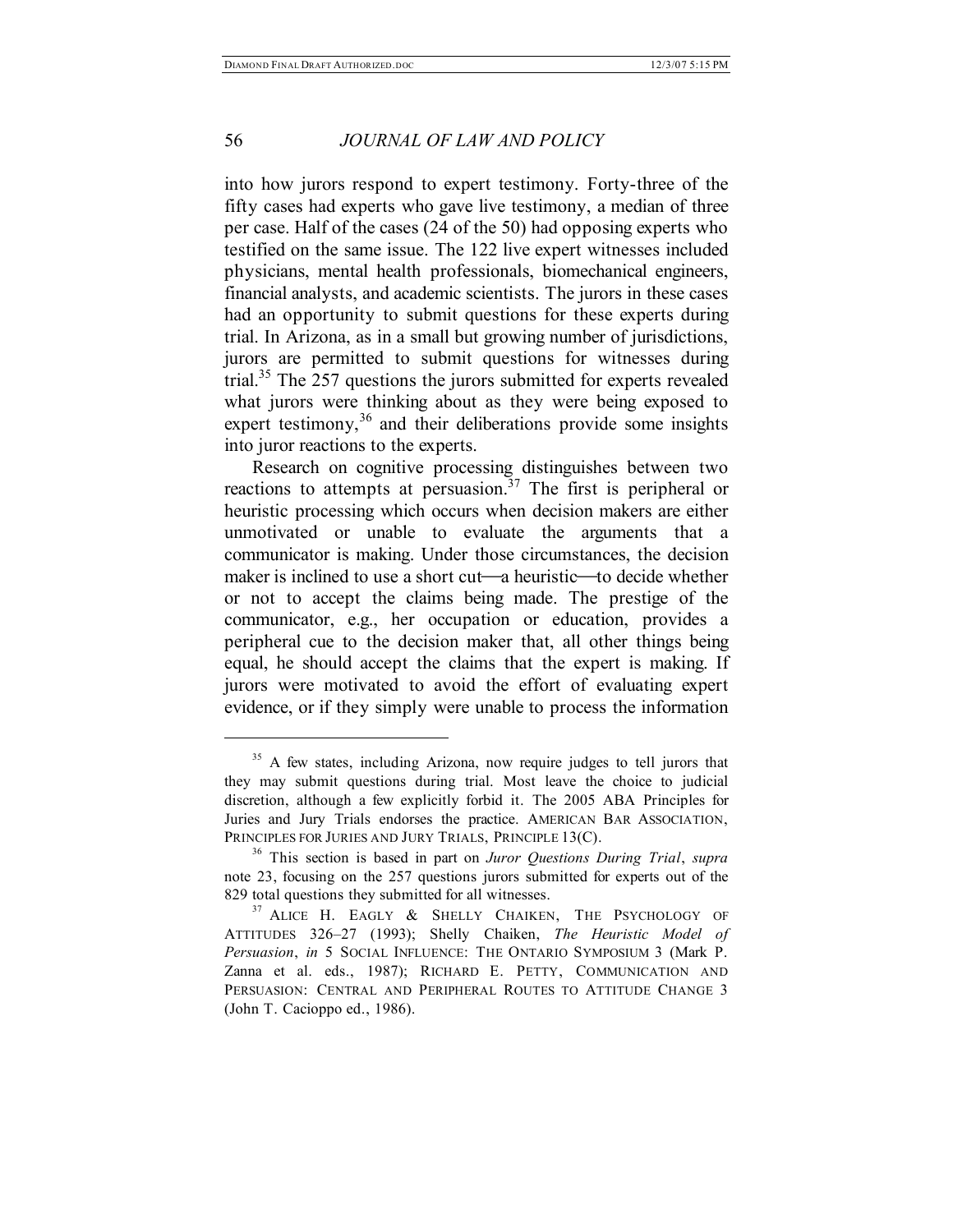an expert was offering, they could simply defer and accept the conclusions without engaging in further processing. Jurors would be engaged in peripheral processing if they merely compared the credentials of two opposing experts and accepted the opinions of the more prestigious source.

A second form of processing, called central or systematic processing, occurs when a decision maker is motivated to understand and evaluate a persuasive communication, scrutinizing the quality of the arguments and not simply deferring to the claims of a prestigious source. <sup>38</sup> The questions jurors submitted to the experts reveal how jurors attempted to deal with expert testimony as it was being presented during trial.

The clearest evidence of peripheral processing would emerge if jurors failed to submit questions to the expert witnesses at all or if they asked only about credentials or experience. In fact, jurors submitted questions for almost half (47.5 percent) of the expert witnesses, averaging 2.11 questions per witness. Even though jurors are instructed that they should consider the qualifications and experience of expert witnesses in judging their credibility,<sup>39</sup> only fifteen (5.8 percent) of the 257 questions directed to the experts concerned credentials or experience. Instead, the nature of the questions generally reflected attempts by the jurors to get further information that could assist them in evaluating the content of the testimony. Many of the questions focused on alternative

A witness qualified as an expert by education or experience may state opinions on matters in that witness's field of expertise, and may also state reasons for those opinions. Expert opinion testimony should be judged just as any other testimony. You are not bound by it. You may accept it or reject it, in whole or in part, and you should give it as much weight as you think it deserves, considering the witness's qualifications and experience, the reasons given for the opinions, and all the other evidence in the case.



<sup>38</sup> Chaiken, *supra* note 37, at 3; *see generally* Ronald J. Allen & Joseph S. Miller, *The Common Law Theory of Experts: Deference or Education?*, 87 NW. U. L. REV. 1131 (1993).

<sup>39</sup> ARIZONA STATE BAR, REVISED ARIZONA JURY INSTRUCTIONS (CIVIL) 6, 7 (3d ed. 1997)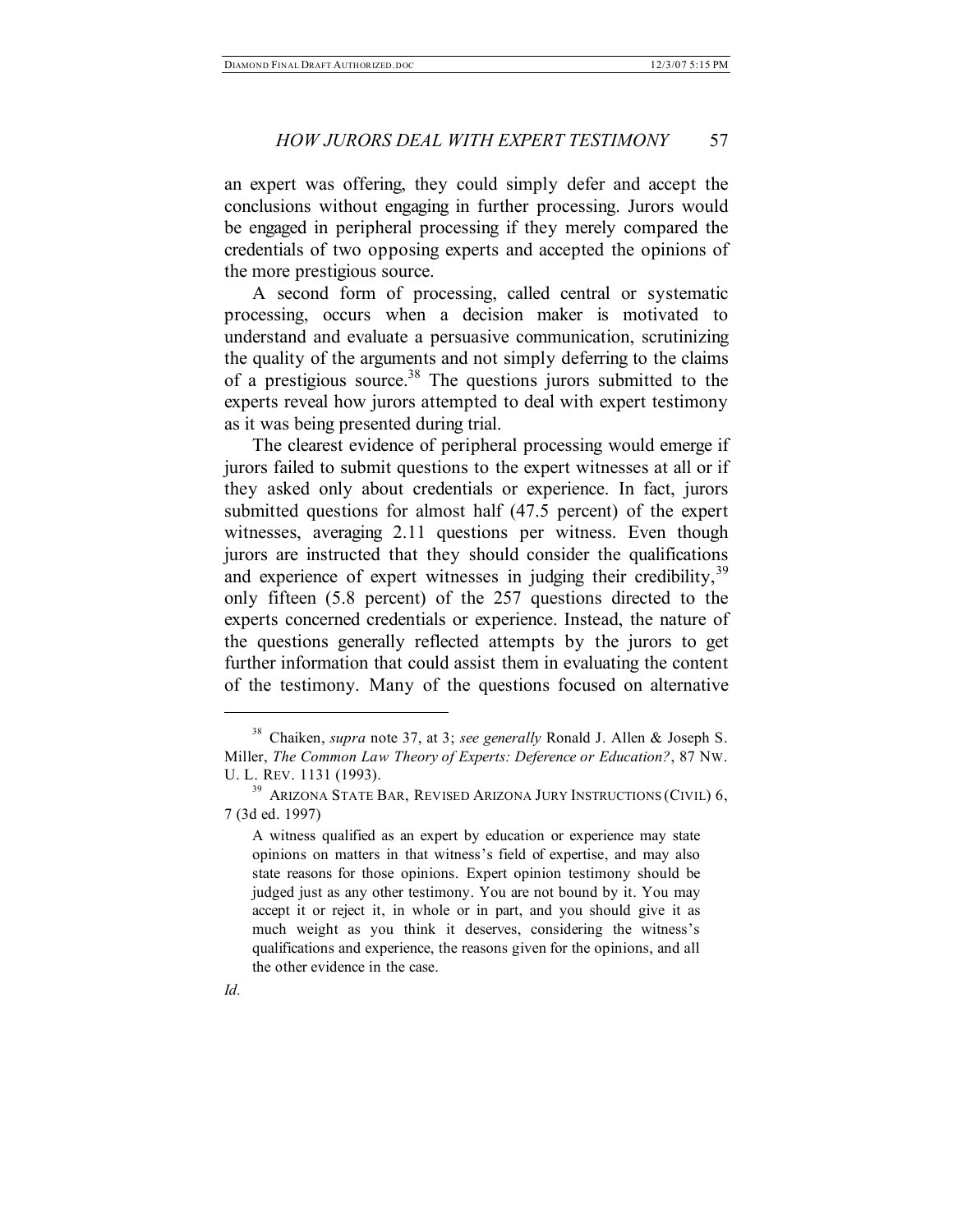possible causes for the plaintiff's injury.

Although overall, issues of causation were the focus of 21.1 percent of the juror questions, they accounted for 34.6 percent of the questions for experts. For example, in a medical malpractice case a juror asked: "What were other potential causes for the . . . damage that you observed and why were they less plausible causes for [the plaintiff's injury] than the cause that you have ascertained?" Other questions simply sought clarification on what the witness had said. For example, in one case involving a claim of infliction of emotional distress, a juror asked the psychologist, "What does the term 'reasonable psychological probability' mean?" In some of the questions, jurors probed the basis for the expert's conclusions. In a motor vehicle case, a juror asked the engineer who testified about his description of what must have happened to the passenger at the time of impact, "Not knowing how he was sitting, or his weight, how can you be sure he hit his shoulder?" In a products liability case, the jurors questioned a scientist on his methods for testing and evaluating the product. And in several cases, experts testified about standards of reasonable care and jurors submitted questions asking whether specific governmental or industry regulations applied and, if so, what the codes or regulations said. In sum, the questions as a group reflect a picture consistent with central rather than peripheral processing. In some cases, the expert testimony did not turn out to be pertinent for the jurors in reaching their verdicts (e.g., when a physician testified about the extent of a plaintiff's injury and the jury concluded that the defendant had not been negligent), but in other cases the jurors discussed the content of the expert testimony extensively during deliberations.

Examples from the deliberations reveal some of the cues jurors used to evaluate the trustworthiness of the expert testimony.<sup>40</sup> Jurors were suspicious of experts who appeared to be obfuscating. As one juror complained, "He won't give you a straight answer." They also occasionally expressed concern that an expert's opinion was unrepresentative. For example, in a medical malpractice case in

<sup>&</sup>lt;sup>40</sup> We will present a comprehensive analysis of the role played by expert testimony in these deliberations in a future article.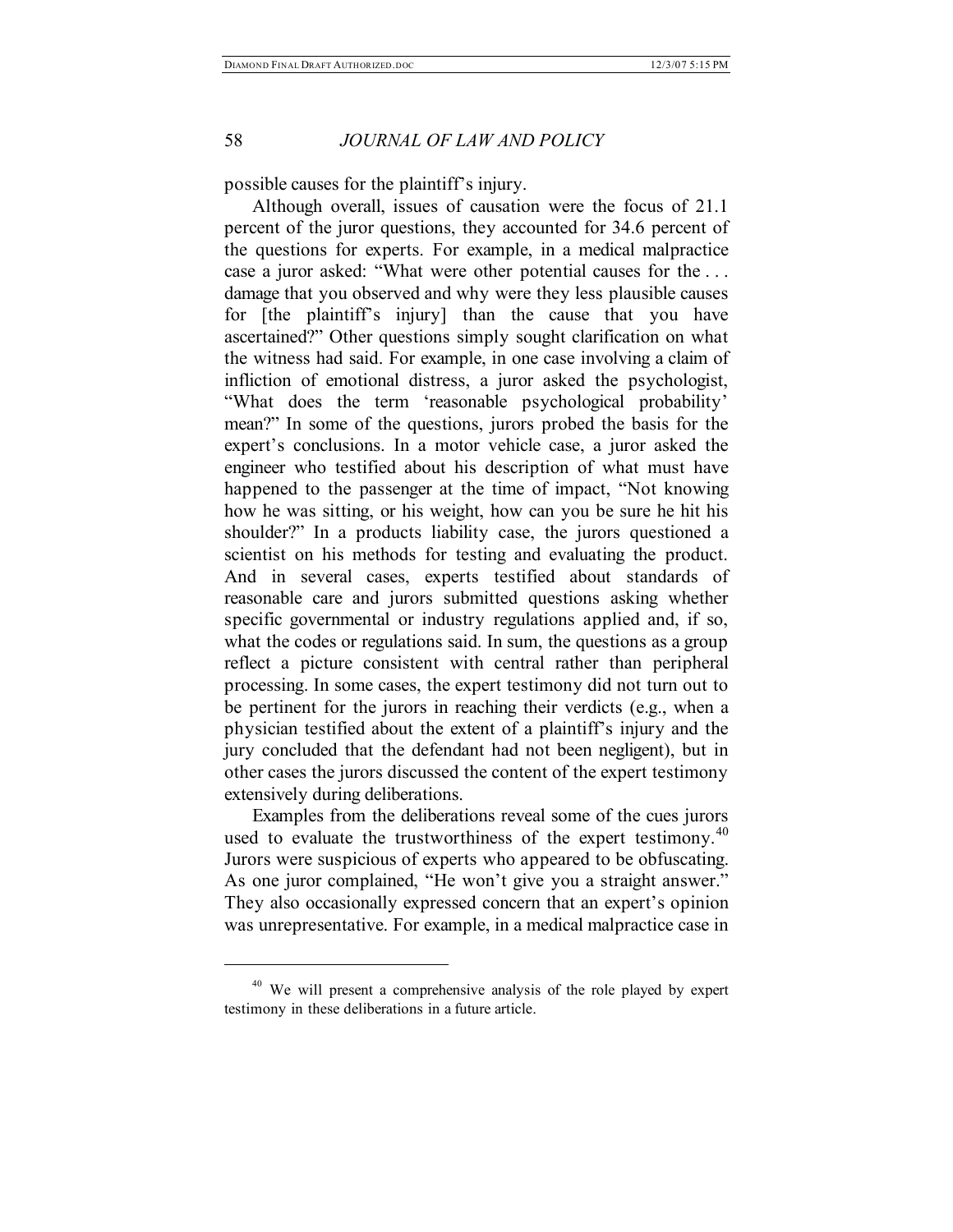which opposing experts made opposing claims about the reasonable standard of care, a juror expressed concern about the difficulty of evaluating which was more accurate: "What I would like to have is 40 [specialists] and show them the [test results] and okay, get a survey and is this significant or is this not significant and would they have [done what the defendant did]?"

We asked the judges to indicate on their post-trial questionnaires the names of any witnesses who were "particularly important or crucial" on the issue of liability for the plaintiff's case and for the defendant's case. In five of the cases the judges named two expert witnesses in the same general field (e.g., medicine, engineering) who gave opposing testimony on the same liability issue. In these five cases, the evidence presented by the experts was clearly contested and, in the judge's opinion, central to the case. I examined the trial evidence and jury deliberations in these cases to get an overall picture of the extent to which the juries dealt with the testimony given by these experts, and how they attempted to resolve the differences between them. During their deliberations, the jurors discussed the testimony of all of these witnesses, although they did not discuss the testimony of each expert in detail in each case:

*Case 1*: The principal dispute between the experts concerned the need for surgery to relieve pain following an accident. The medical issue was whether the surgery was actually done in response to a preexisting injury or degenerative condition. The defense claimed that the accident had not caused any injury, and that surgery was unwarranted. The jurors spent much of their time analyzing the circumstances of the accident in light of the testimony of lay witnesses who were on the scene, concluding that the accident had caused some injury. Nonetheless, the jurors were doubtful about the credibility of the plaintiff who appeared to give inconsistent testimony about his injuries. In discussing the competing medical testimony, the jurors consulted the MRI results as well as the expert testimony about the alleged injury. Several jurors expressed disapproval in response to the defense attorney's argument that the plaintiff's expert, a "doctor that teaches at a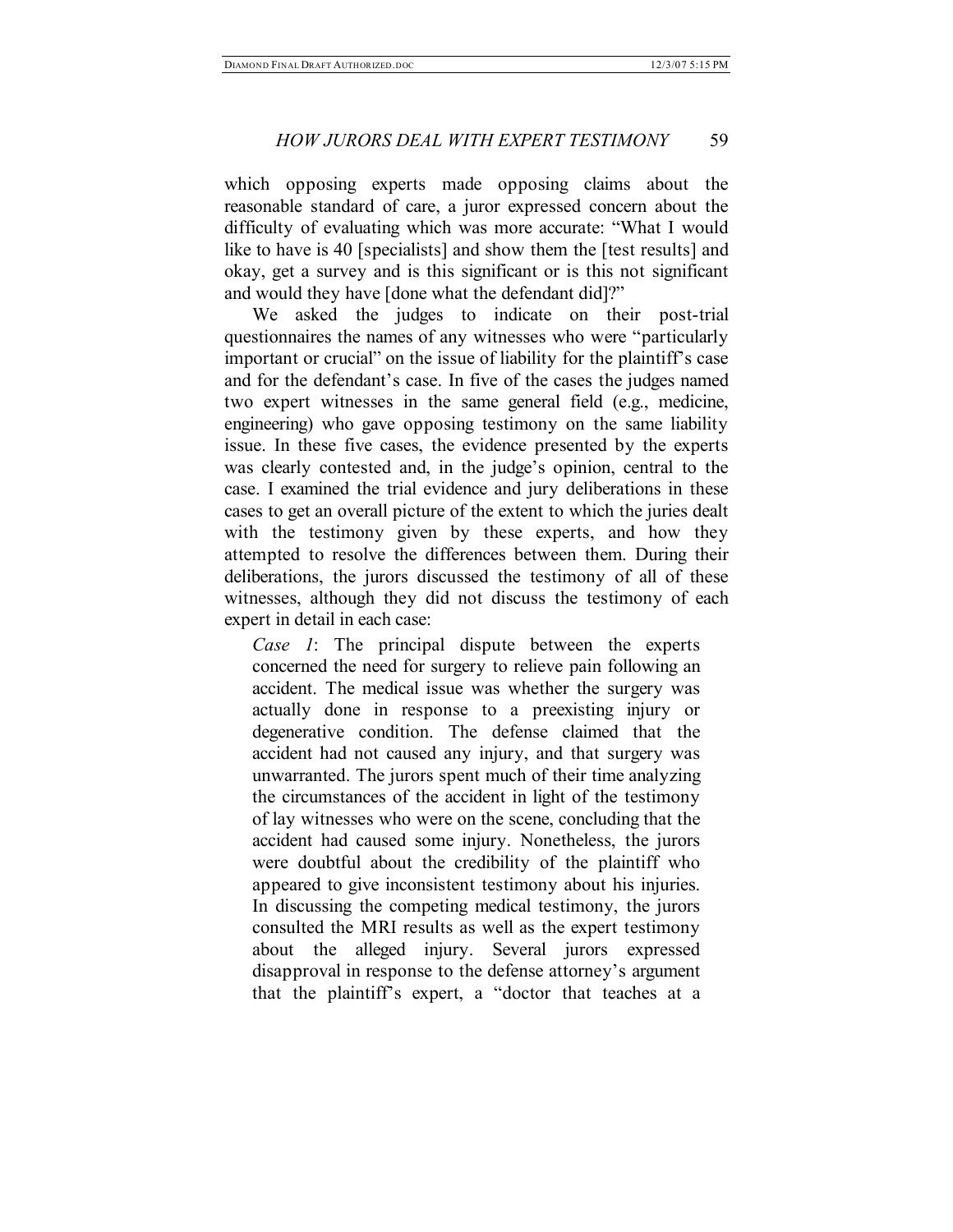university," was offering junk science and was not being reputable. Nonetheless, the jurors were persuaded that the plaintiff was exaggerating his pain, as the defense expert suggested. The jurors concluded that the plaintiff would have been better off "if [defense expert] had been his doctor from the beginning."

*Case 2*: In a medical malpractice case, the opposing experts disagreed on whether the defendant met the relevant standard of care, the diagnosis, and the causal impact of the defendant's behavior. Both experts were well-credentialed and experienced. The jurors viewed both of them as good teachers, although they found the defense expert somewhat longwinded. They were also impressed by the experts' credentials ("Have you seen the credentials on this doctor? Have you read his resume? It's the size of a small book.") But they viewed with some cynicism what they perceived as the attempt to impress them with it ("That's part of the reason why they gave that to us to read."). There were many other witnesses in the case, but the jurors spent the bulk of their time during deliberations discussing the content of the testimony from these opposing experts, comparing what they said on all three of the relevant contested issues they covered. The jurors in the end were persuaded that the outcome would probably have been different if the defendant had treated the patient according to what they were convinced was reasonable care.

*Case 3:* The plaintiffs in this case claimed they had suffered emotional trauma due to a serious injury the defendant had caused. The opposing experts offered testimony on the evidence for the emotional distress and its probable cause. The defense expert claimed that other conflict in the family and prior events could explain the emotional trauma allegedly experienced by one of the plaintiffs. The jurors spent little time discussing the expert testimony, although they discussed the likely causes of the plaintiff's emotional disturbance. Unlike the other expert testimony that appeared technical or scientific on its face, the jurors did not struggle to work through the meaning of the clinical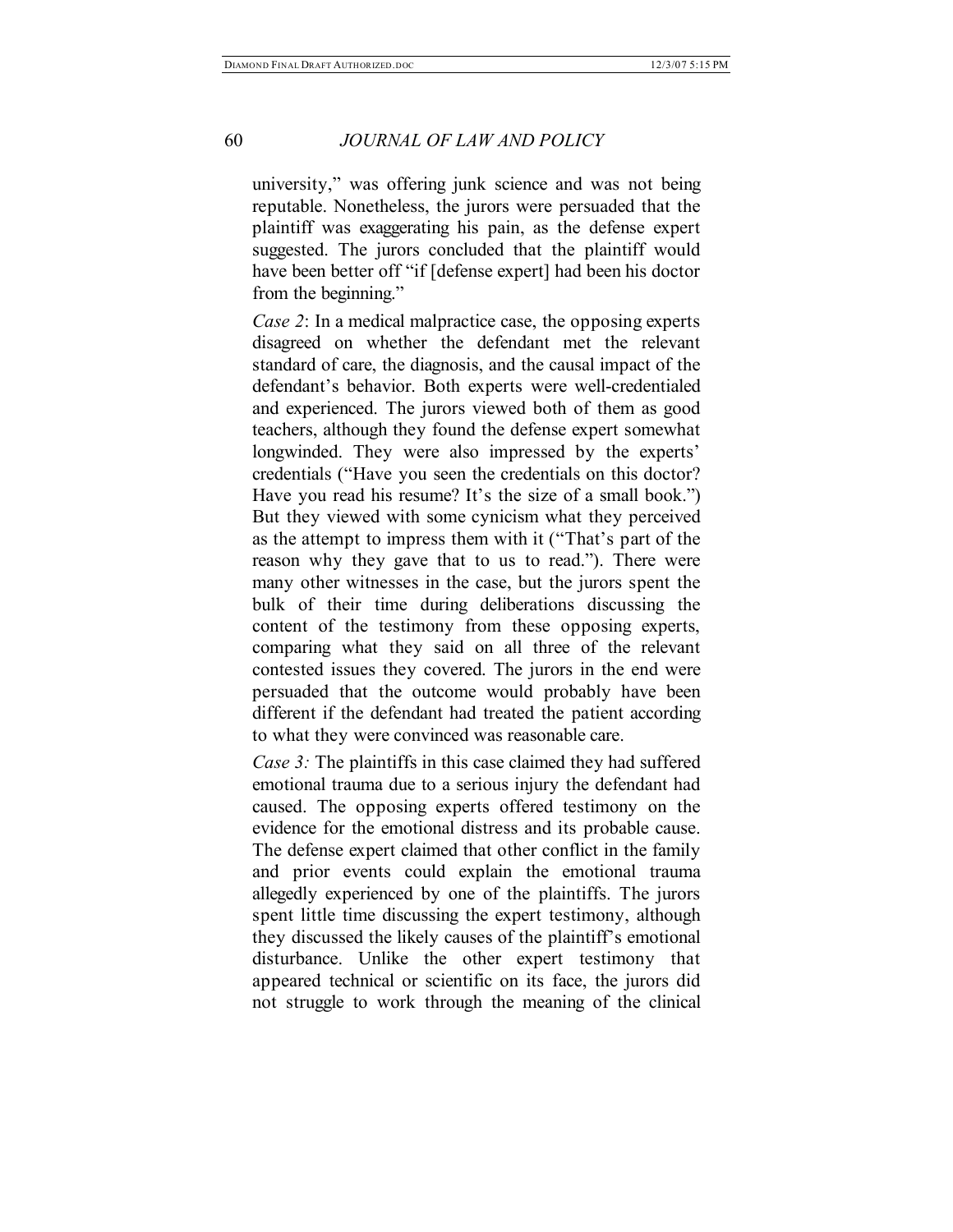testimony on mental health. They appeared comfortable in drawing conclusions about the alleged trauma based on their own experience. The jurors were also inclined to discount the testimony of the plaintiff's expert who they viewed as arrogant. Although they also specifically rejected his analysis of the extent of the plaintiff's psychological injury as overblown and only partially agreed with his causal account of its source, they ultimately arrived at a modest damage award on this claim.

*Case 4:* The plaintiff hired the defendant to repair her furnace. The defendant repaired the furnace, but informed the plaintiff that she needed to replace it due to its age. The plaintiff adjusted some wiring next to the furnace after the defendant completed the repair. When the furnace caught fire a short time later, the plaintiff alleged that the defendant was responsible. The opposing experts testified on the likely cause of the fire, and much of the deliberation focused on that testimony, as the jurors struggled to make sense of the competing paths that might have led to the fire. Ultimately, the jurors were not convinced that the repairman had been careless or negligent, and they were unpersuaded that the plaintiff had shown that the causal mechanism the expert identified was the cause of the fire. Several jurors concluded that the weight of the evidence was evenly balanced, so the defendant should prevail.

*Case 5*: The opposing experts the judge identified as important in this automobile collision were both engineers who offered testimony on how the accident had occurred, including its physical impact on the plaintiff. Liability for minor injury to the plaintiff was not in dispute, but the point of impact and liability for the major injury the plaintiff claimed he had sustained, were hotly contested. The plaintiff's expert had more education (a Ph.D), while the defense expert had more experience as a consultant in accident reconstruction. The jurors explored this difference, but ultimately concluded that it was not significant and focused their attention on the content of the testimony. Much of their discussion of these experts occurred during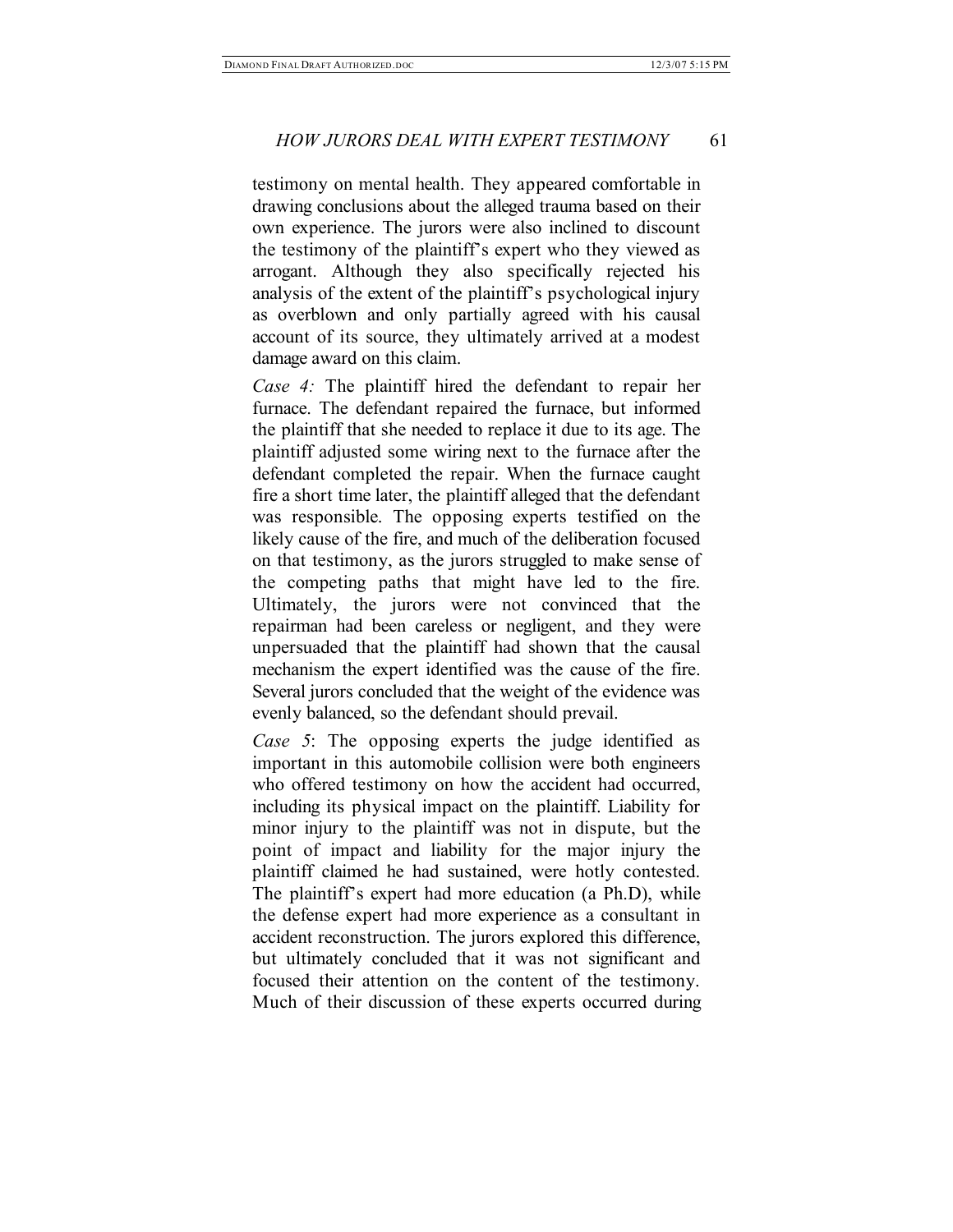breaks in the trial.<sup>41</sup> During the deliberations, the jury focused on both the medical testimony and the impact analyses. The jurors concluded that the defense medical expert was correct when he testified that all, or at least part, of the plaintiff's medical condition had been caused by a pre-existing injury, rather than by damage resulting from the collision. The jury also discussed how the plaintiff's failure to wear his seatbelt had contributed to the injury.

Many of the themes reflected in the jurors' questions for experts and in these deliberations mirror patterns we have observed in other research on juries: the jurors do not accept expert testimony on face value. They consider credentials and expertise, but are actively engaged with the content and attempt to assess the accuracy of what the experts say. Although the jurors vary in their understanding of the evidence, jurors who appear to have greater mastery of the evidence assist the others and tend to be most influential. Thus, juries draw on the expertise of their most competent member to assess the strength of the evidence.<sup>42</sup>

Nonetheless, although jurors typically work diligently and ordinarily succeed as a group in understanding the major elements of the expert testimony, they are sometimes confused by what experts say.<sup>43</sup> Jurors are instructed to base their verdicts on the evidence and legal instructions, but their ability to fully process the evidence may be reduced if the expert fails to teach as well as to attempt to persuade. Even when this occurs, jurors generally are not overwhelmed and misled by the complexity of expert evidence. Instead, they use reasonable strategies to evaluate  $it^{44}$  When faced

<sup>&</sup>lt;sup>41</sup> The jury in this case was told that jury members were permitted to discuss the evidence during breaks.

<sup>42</sup> *See* Diamond & Casper, *supra* note 28.

<sup>&</sup>lt;sup>43</sup> MOLLY SELVIN & LARRY PICUS, THE DEBATE OVER JURY PERFORMANCE 27–28 (1987). *See generally* Joseph Sanders, *Jury Deliberation in a Complex Case:* Havner v. Merrell Dow Pharms., 16 JUST. SYS. J. 45 (1993).

<sup>44</sup> *See* Richard O. Lempert, *Civil Juries and Complex Cases: Taking Stock After Twelve Years*, *in* VERDICT: ASSESSING THE CIVIL JURY SYSTEM 181 (Robert E. Litan ed., 1993); Irwin Horowitz & Kenneth S. Bordens, *An Experimental Investigation of Procedural Issues in Complex Tort Trials*, 14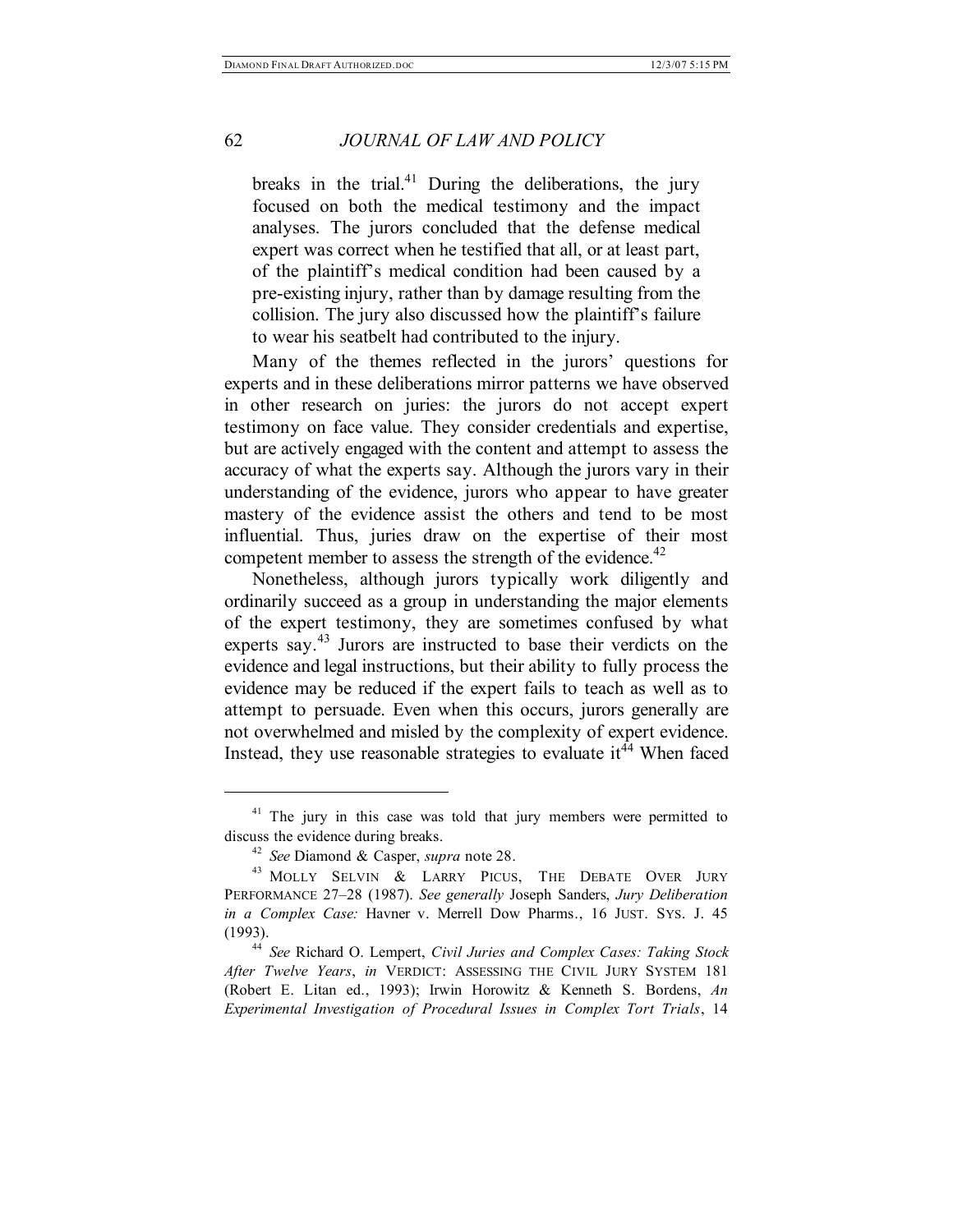with technical testimony, jurors look for cues about the trustworthiness of the source, sometimes using the language itself as a cue. They do use credentials and experience as cues, but not in the absence of an evaluation of the message itself. That is, there is little evidence to suggest that jurors adopt the position of an expert based solely on peripheral cues.<sup>45</sup> What is more likely to happen is that the juror will reject unintelligible expert testimony—a pattern that should create an incentive for experts (and for the attorneys who hire them) to maximize the clarity of the expert's presentation.

When jurors do understand the expert's testimony, impressive credentials and technical language may boost the influence of an expert. <sup>46</sup> When the expert's lack of clarity prevents jurors from understanding the testimony, the expert is less likely to successfully persuade the jurors. $47$  This pattern is consistent with the literature on persuasion which indicates that use of obscure and unusual words generally reduces persuasiveness <sup>48</sup> and with models of attitude change that emphasize reception as a precondition to yielding. <sup>49</sup> Jurors may give less credence to an expert who uses jargon if the jurors interpret it as obfuscation or if the expert displays other evidence of potential bias such as an unusually high rate of pay. 50

The jury has one advantage over judges when dealing with expert evidence. Neither judge nor jury is likely to be an expert on

 $\overline{a}$ 

<sup>47</sup> *See* Diamond & Casper, *supra* note 21, at 542, 543.

<sup>50</sup> *See* Joel Cooper & Isaac M. Neuhaus, *The "Hired Gun" Effect: Assessing the Effect of Pay, Frequency of Testifying, and Credentials on the Perception of Expert Testimony*, 24 LAW & HUM. BEHAV. 149, 150–51 (2000).

LAW & HUM. BEHAV. 269, 284 (1990); Vidmar & Diamond, *supra* note 5 at 1143.

<sup>45</sup> *See* sources cited *supra* note 37 and accompanying text.

<sup>46</sup> *See* Joel Cooper, Elizabeth A. Bennett, & Holly L. Sukel, *Complex Scientific Testimony: How Do Jurors Make Decisions?*, 20 LAW & HUM. BEHAV. 379, 382 (1996).

<sup>48</sup> *See generally* John Waite Bowers, *Language Intensity, Social Introversion, and Attitude Change*, 30 SPEECH MONOGRAPHS 345 (1963).

<sup>49</sup> *See* William J. McGuire, *Attitude Change: The Information Processing Paradigm*, *in* EXPERIMENTAL SOCIAL PSYCHOLOGY 108 (Charles Graham McClintock ed., 1972).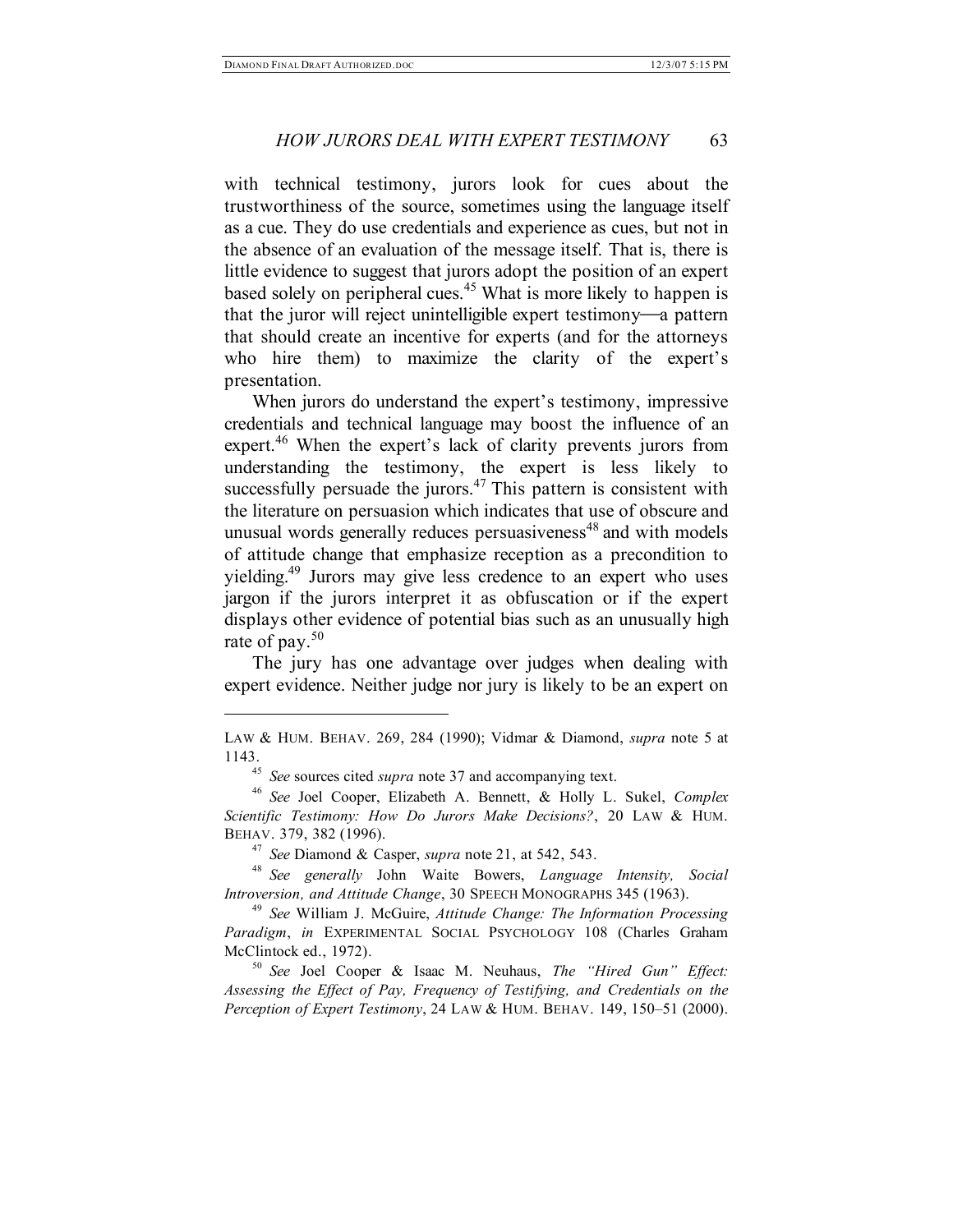the technical substantive content that an expert may offer, but the jury is more likely to have at least one member who has a substantive technical background or some training in science. How jurors should use this quasi-expertise in the jury room is the subject of some debate, $51$  but there is no doubt that jurors do draw on their experience, whether such experience is technical, scientific, or otherwise, when responding to the evidence at trial. Although there is no evidence that complexity induces a greater rate of disagreement between judges and juries on the appropriate verdict, <sup>52</sup> complexity nonetheless presents a general and unavoidable challenge to legal decision-making that is not unique to jury trials.

#### III. WHAT JUDGES CAN DO

 $\overline{a}$ 

A judge who is motivated to optimize how juries handle expert testimony has a number of tools available. As most studies of the jury show, when jurors enter the courtroom, they are interested in learning and eager to reach a correct decision. Judges can facilitate the learning process. In 1993, Judge Michael Dann provided a blueprint for how to optimize juror understanding when he offered an education model that included innovations such as allowing juror note-taking, permitting juror questions during trial, and instructing the jury on the relevant law before the trial begins.<sup>53</sup>

Some courts have adopted these procedures, but the changes have been slow and the old ways persist.<sup>54</sup> As we have learned from the Arizona Jury Project, permitting jurors to submit questions for witnesses reveals that the jurors have substantive questions for the experts that can be answered promptly and can

<sup>51</sup> *See, e.g.,* People v. Maragh, 729 N.E.2d 701 (N.Y. 2000).

<sup>52</sup> KALVEN & ZEISEL, *supra* note 9, at 56; *see also* Heuer & Penrod, *supra* note 9, at 49; Eisenberg et al., *supra* note 9, at 171–72.

<sup>53</sup> B. Michael Dann, *"Learning Lessons" and "Speaking Rights": Creating Educated and Democratic Juries*, 68 IND. L.J. 1229, 1251–53 (1993).

<sup>54</sup> For a summary of current patterns in federal and state courts, *see* National Center for State Courts, The State-of-the-States Survey of Jury Improvement Efforts Executive Summary, www.ncsconline.org/D\_Research/cjs/pdf/sos\_exec\_ sum.pdf (last visited Nov. 30, 2007).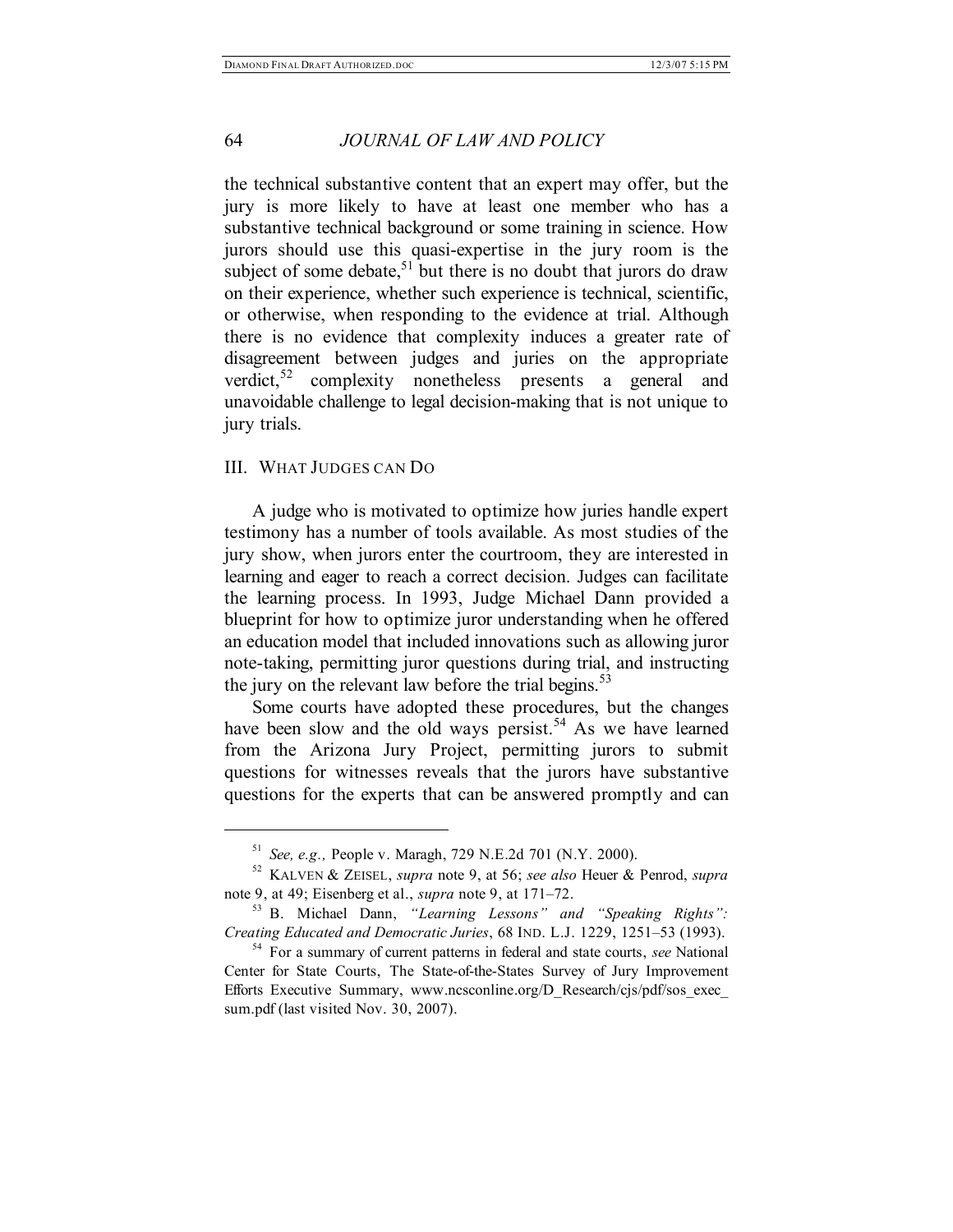dispel some sources of confusion when they arise.<sup>55</sup> Other research has shown that note-taking improves recall and understanding,<sup>56</sup> and providing mock jurors with summaries of expert reports before the experts testify can facilitate juror understanding of the testimony.<sup>57</sup> If the aim is an informed decision maker, whose common sense judgments are not sabotaged by technical obstacles, the judge and attorneys can provide trial notebooks with glossaries and interim statements in order to offer further assistance in a complex expert-laden trial.

Another promising potential tool that has not yet been the subject of systematic study but is worth consideration is the scheduling of back-to-back experts. To facilitate ease in comparing the testimony of opposing experts who would otherwise testify days or even weeks apart, it may be worth adjusting the typical trial order to permit the experts to testify back-to-back. If this innovation is introduced, the judge should explain how and why this is being done (e.g., "to make it easier for you to understand the parties' evidence on these complex issues"). The advantage of the judge's explanation at this point is that it informs the jury how to deal with the change in the order of the evidence and also alerts the jurors to the fact that the evidence they will be hearing is likely to be strongly contested.

After the Science for Judges IX Conference held at Brooklyn Law School in April, 2007, Judge Jack Weinstein asked for suggestions on "any special instructions that should be given jurors in a case that turns on scientific evidence about how to handle the evidence."<sup>58</sup> My own sense from studying juror efforts to use

<sup>55</sup> *Juror Questions During Trial, supra* note 23.

<sup>56</sup> David L. Rosenhan, Sara L. Eisner & Robert J. Robinson, *Notetaking Can Aid Juror Recall*, 18 LAW & HUM. BEHAV. 53, 59 (1994); Irwin A. Horowitz & Lynne ForsterLee, *The Effects of Note-Taking and Trial Transcript Access on Mock Jury Decisions in a Complex Civil Trial*, 25 LAW & HUM. BEHAV. 373, 382–89 (2001).

<sup>&</sup>lt;sup>57</sup> Lynne ForsterLee, Irwin Horowitz, Elizabeth Athaide-Victor, & Nicole Brown, *The Bottom Line: The Effect of Written Expert Witness Statements on Juror Verdicts and Information Processing*, 24 LAW & HUM. BEHAV. 259 (2000).

<sup>58</sup> E-mail from Margaret Berger, Suzanne J. & Norman Miles Professor of Law, Brooklyn Law School to Shari Seidman Diamond, Howard J. Trienens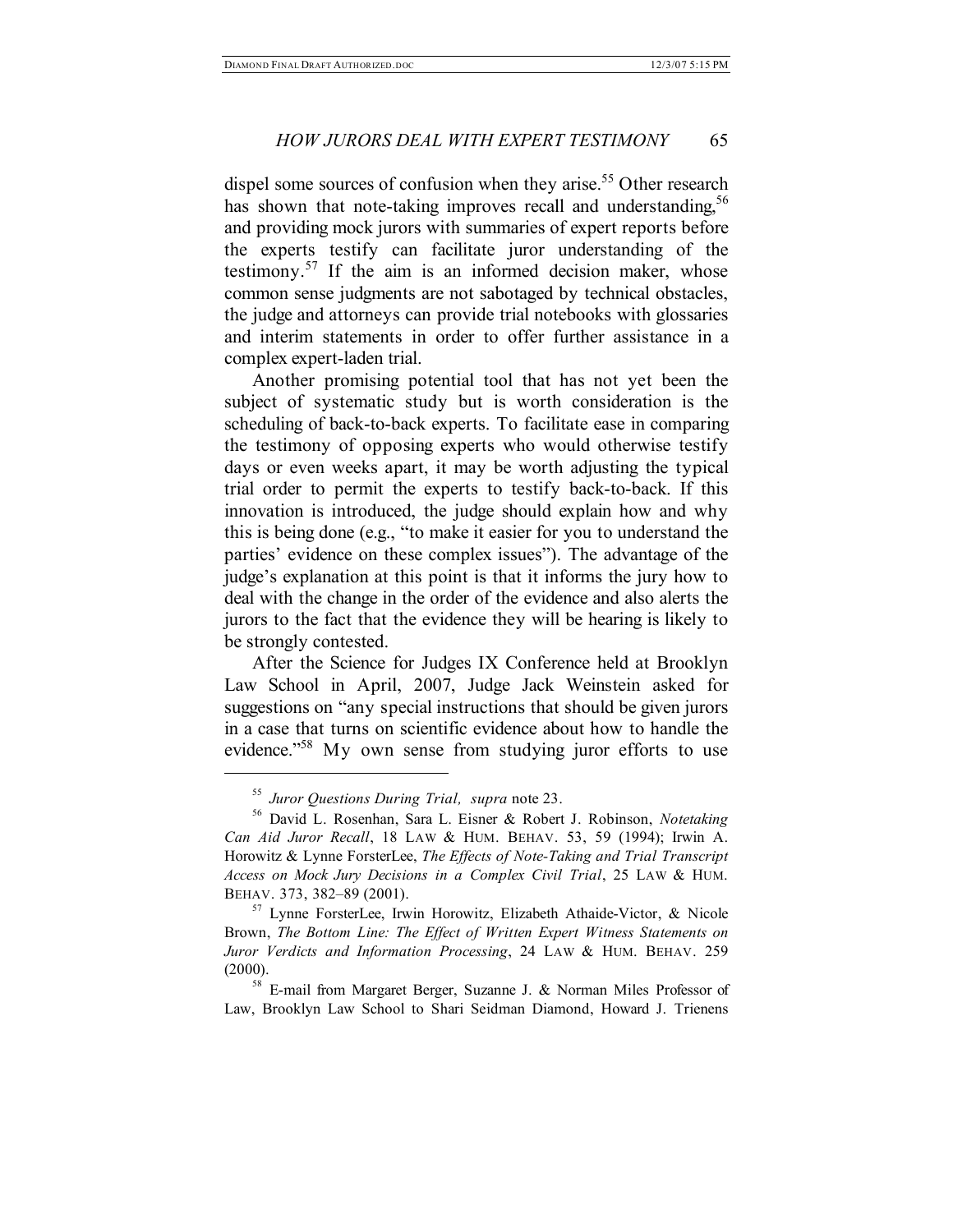#### 66 *JOURNAL OF LAW AND POLICY*

expert testimony appropriately is that the typical jury instruction that a judge delivers at the end of the trial comes too late. A better approach to focus and assist jurors would involve an earlier intervention: an instruction just before an expert testifies noting that the complexity of some expert testimony poses a special challenge, and the jurors may find it useful to submit questions for the expert at the end of the expert's testimony.

Explicit judicial acknowledgement of the complexity of expert testimony, coupled with an indication from the judge that juror questions would be appropriate at the conclusion of the witness's testimony, would serve a dual purpose. First, it would signal to the jurors that the witness will be delivering important and potentially difficult information. Second, it would convey the message that it is acceptable for a juror to ask what might appear to be a "dumb" question. Although there is no reason to permit jurors to submit questions only for expert witnesses, this special instruction on submitting questions for experts could occur whether or not juror questions are permitted for other witnesses.<sup>59</sup>

The easiest path for judges to take in conducting jury trials is to avoid any unnecessary communication with the jury during the trial, to follow traditional orders and procedures, and to depend solely on the efforts of the parties to enable the jurors to understand the evidence. Adopting this passive judicial model avoids criticism; moreover, attorneys may prefer judges to stay in the background as much as possible during trial. It does make some sense to be cautious because jurors are aware of the alignment of witnesses and attorneys, and, viewing the judge as a more trustworthy source of information, jurors may look for cues from the judge.<sup>60</sup> As one of the Arizona Jury Study deliberations made

Professor of Law and Professor of Psychology, Northwestern University School of Law (April 27, 2007, 11:49 EST) (on file with author) (Judge Weinstein's question was conveyed by Professor Berger in an E-mail to Shari Seidman Diamond and Valerie Hans).

<sup>59</sup> Warren D. Wolfson, *An Experiment in Juror Interrogation of Witnesses*, 12 CHI. B. ASS'N REC. 1, 12, 13 (1987).

<sup>60</sup> Peter David Blanck & LaDoris Hazzard Cordell, *The Appearance of Justice: Judges' Verbal and Nonverbal Behavior in Criminal Jury Trials*, 38 STAN. L. REV. 89, 93 (1985).